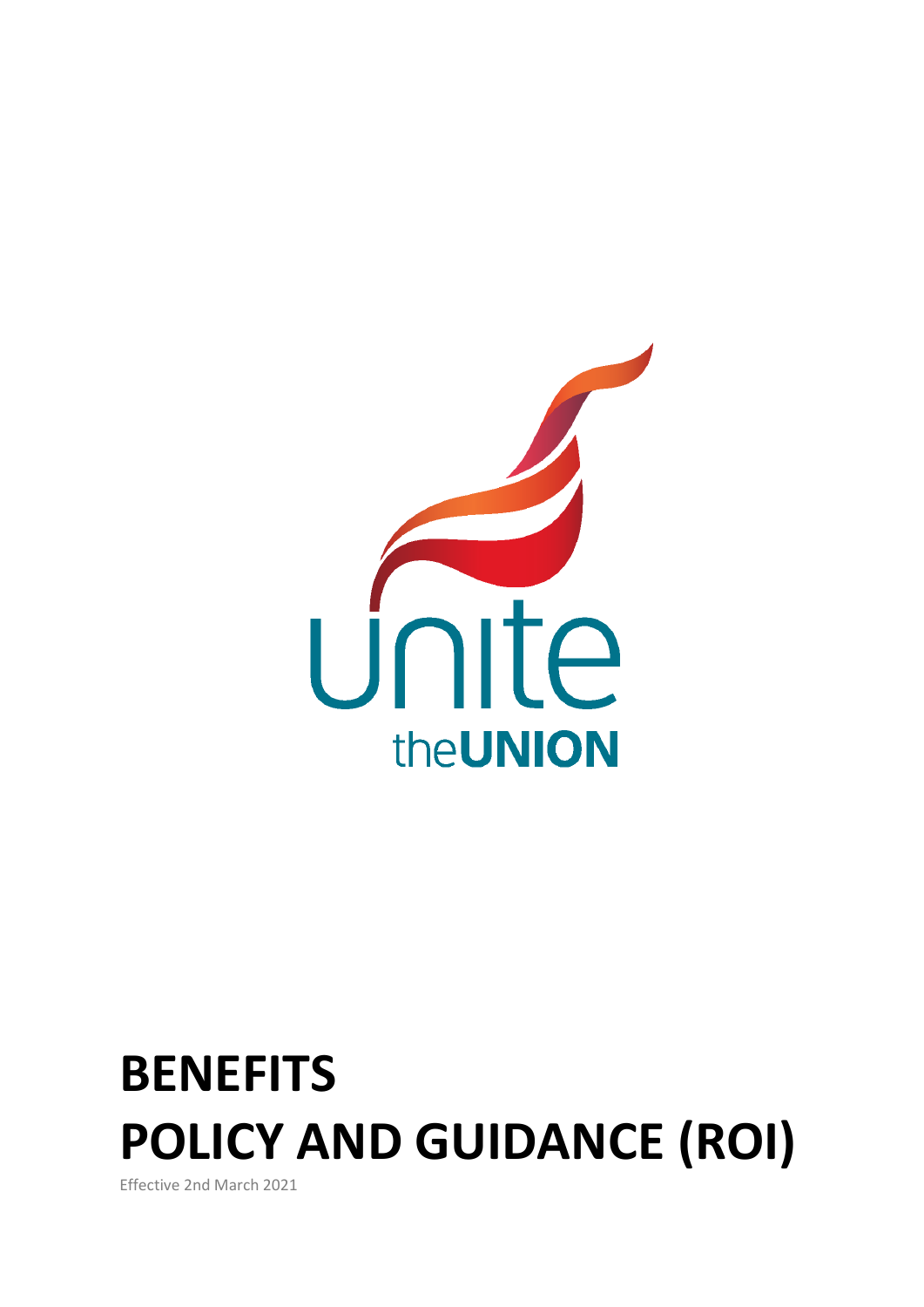# **Contents**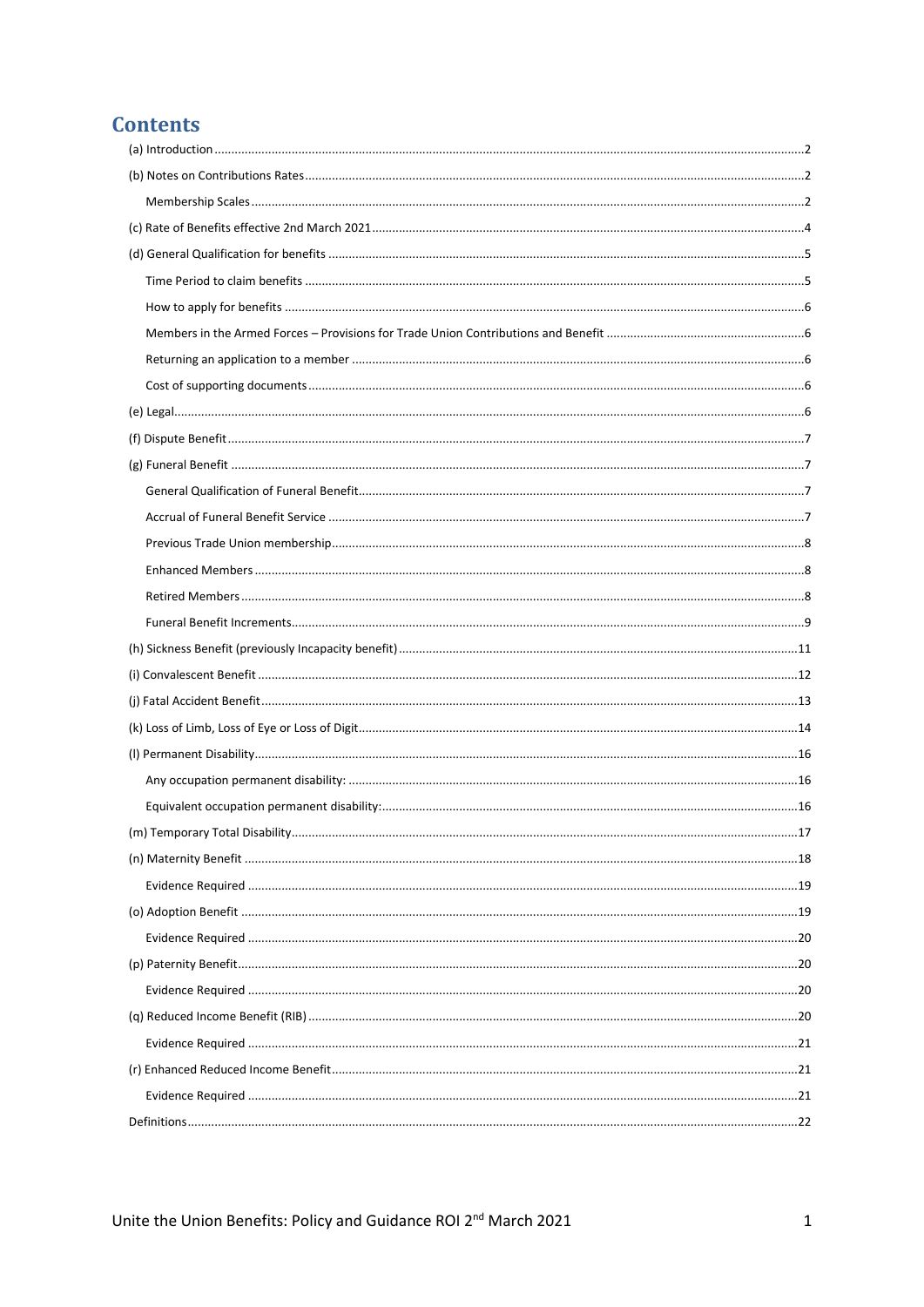# <span id="page-2-0"></span>**(a) Introduction**

Rule 4 of the Unite the Union rule book states that the Executive Council shall determine the period of membership necessary prior to a member attaining eligibility for benefits and the scope and level of benefits.

The Executive Council (EC) is comprised entirely of lay members whom have been elected democratically. The EC decision on all claims is final.

All benefits and payments are discretionary and nothing in this document is intended to create an entitlement, contractual or otherwise, in terms of membership of Unite.

The Executive Council of the Union retains the right to withdraw, alter, amend, add to or replace any of the benefits or subscription rates referred to in this Guidance, subject to the process set out under Rule.

Nothing in this Guidance (unless otherwise set out to the contrary) has the effect of creating a Rule of the Union, the entirety of which are contained in the Union Rule Book as amended from time to time.

In all instances the onus is with the member to make sure that they are on the correct membership rate that reflects their employment status and/or the level of benefits they desire. It shall be the personal responsibility of the member to maintain contributions and avoid arrears in all circumstances.

This is a policy and guidance document for all members of Unite the Union in the Republic of Ireland.

# <span id="page-2-1"></span>**(b) Notes on Contributions Rates**

#### <span id="page-2-2"></span>**Membership Scales**

Benefit entitlement depends on the member's membership scale (rate). Below is a list of benefits for each membership scale.

#### *Basic*

Members paying Basic contributions (Full Time, Low Pay or Apprentice Basic 1-4) and meeting the requirements set out later in this document shall be entitled to the benefits set out below:

Officer/staff support to maintain or improve wages/terms and conditions, Dispute Benefit, Fatality up to €10,000, Reduced Income Benefit, Education courses, Funeral Benefit, Legal and Affiliated Services.

#### *Basic Part Time*

Members 18 years or over whom normally work no more than 21 hours per week may pay the "Basic Part Time" contribution level. Members in this category of membership will be entitled to receive financial benefit at 50% of the Basic level.

#### *Enhanced*

Members paying Enhanced contributions (Full Time, Low Pay or Apprentice Enhanced 1-4) and meeting the requirements set out later in this document shall be entitled to the same benefits as Basic Members plus the additional benefits set out below: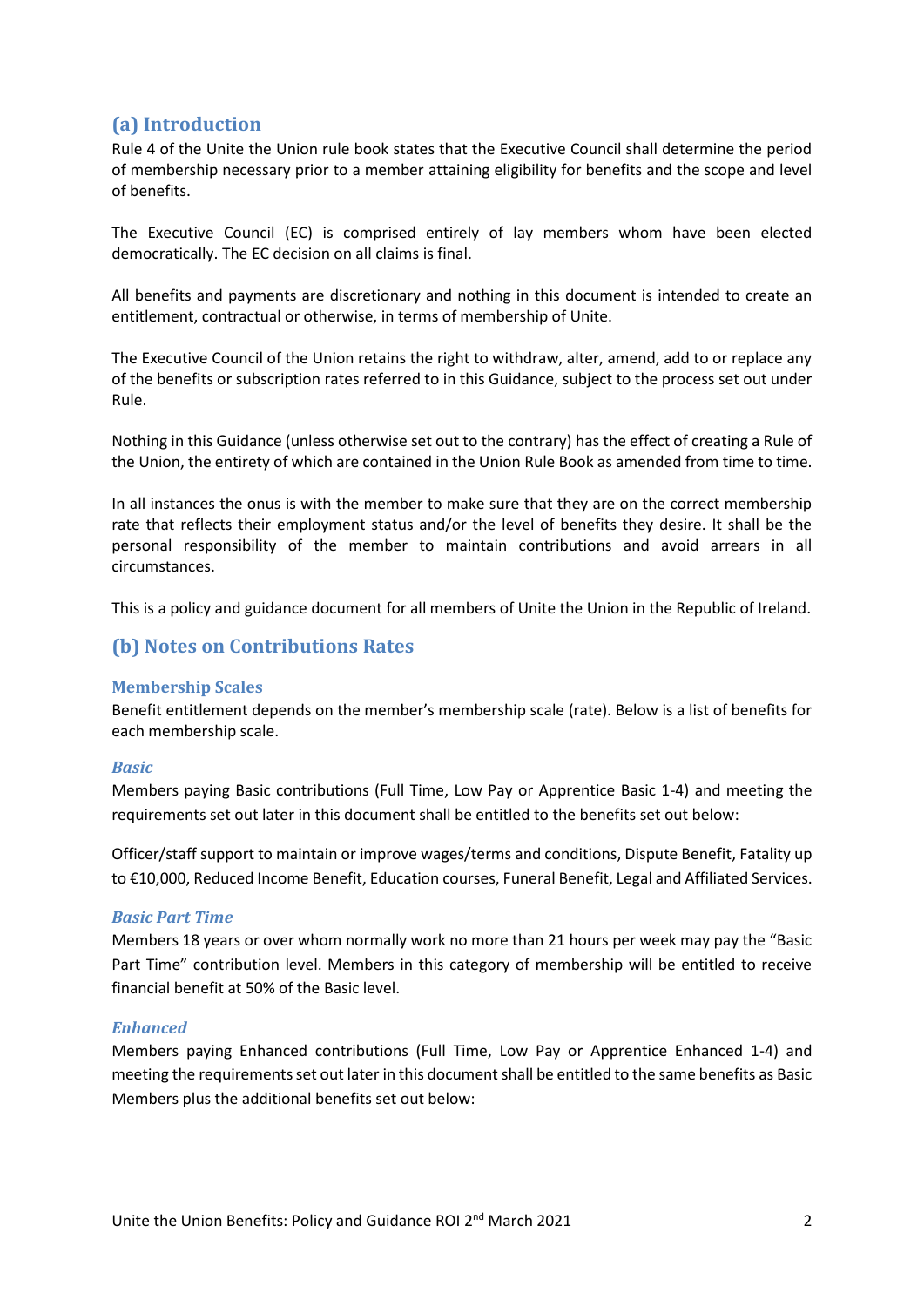Additional benefits of Sickness, Permanent Disability, (Total and Equivalent Occupation), Total Temporary Disability, Fatality, Loss of Limb, Eye or Digit, Maternity, Adoption, Paternity, Enhanced Reduced Income Benefit, Enhanced Funeral and Convalescent.

## *Enhanced Part Time*

Members 18 years or over who normally work no more than 21 hours per week may pay the "Enhanced Part-time" contribution level. Members in this category of membership will be entitled to receive financial benefits at 50% of the Enhanced" level.

## *Special Discounted Rate (SDR) Categories*

The following categories of members are considered special discounted members:

- Newly joining unemployed members of the Community
- Individuals engaged as volunteers
- Members under 18 years of age who are not on an apprenticeship
- Members who are undergoing a full time occupational, professional or government training scheme
- Members who are in full time higher or further education
- Members who are permanently retired from work or are prevented from working on medical grounds who are Retired Member Plus
- Members who become unemployed having been previously employed members

Note: in order to qualify for advice/guidance relating to their previous employment, members must have made 4 weeks full contributions prior to moving onto the Special Discounted Rate

Members in any of the special discounted rate membership categories will only be entitled to the benefits applicable to "Basic" membership excluding Fatal Accident Benefit. Such members are not entitled to receive any financial benefits except for, where the member is employed, Dispute Benefit at 50% of the Basic full time level and any benefit that is provided by affiliated partners. In respect of Funeral Benefit, such members will only be able to make a claim if they had previously satisfied the 26 week qualifying period in another category of membership. Note also that service while paying at the Special Discounted Rate does not count as service under the service element of the Funeral Benefit.

In order to be cost effective, members in special discounted rates categories should, where possible, pay their contributions by Direct Debit.

#### **Refund of Subscriptions**

It is the members' obligation to notify the Union of any change in their employment status  $-$  e.g., moving from full time to part time, becoming unemployed – which would reduce their contribution level. Equally, it is the members' responsibility to inform the Union of any change in their employment status that would increase their contribution level.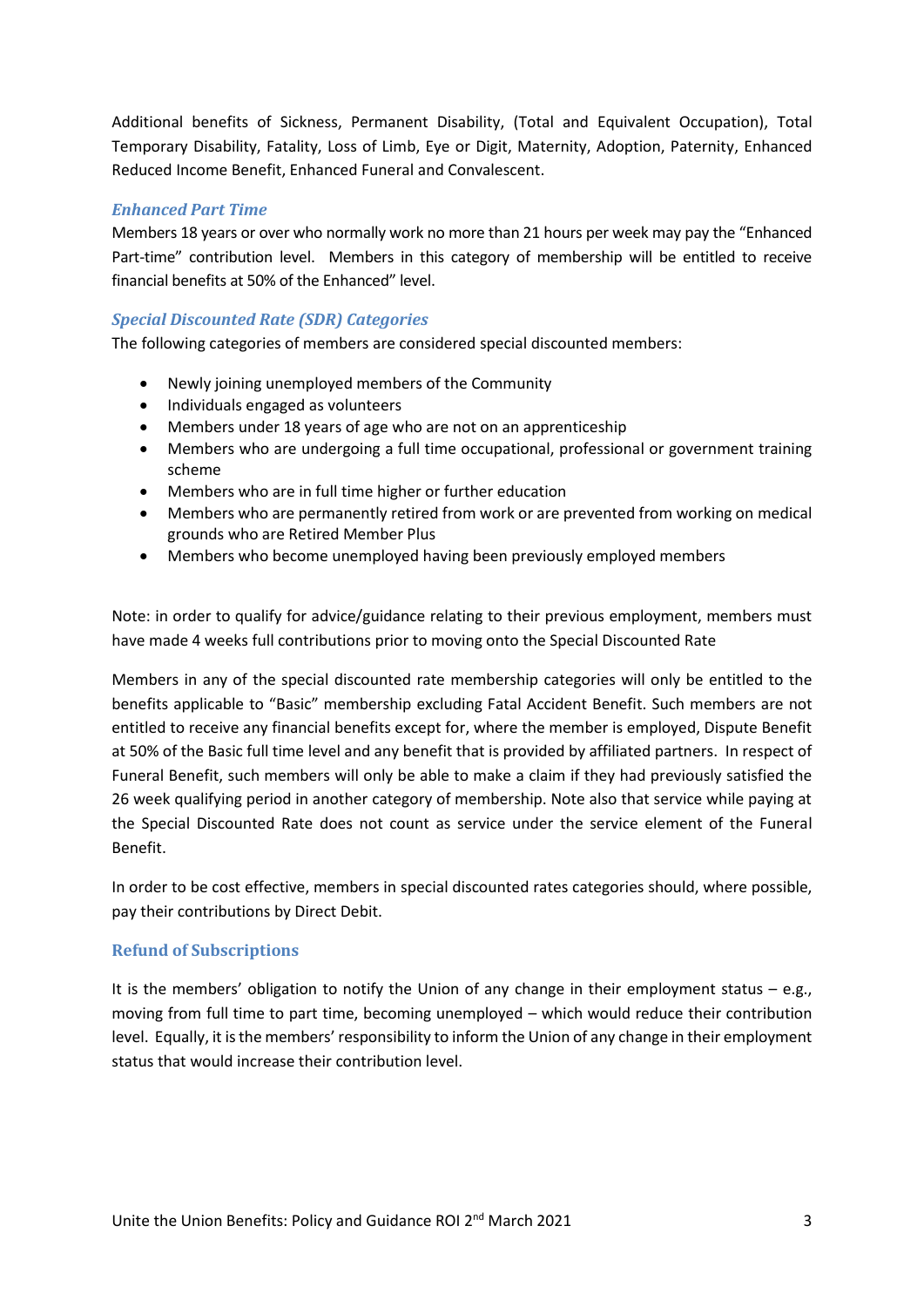# <span id="page-4-0"></span>**(c) Rate of Benefits effective 2nd March 2021**

For details see relevant section

| <b>Section</b> | <b>Benefit</b>                                                                                                                                     | Amount (€)                                                              |
|----------------|----------------------------------------------------------------------------------------------------------------------------------------------------|-------------------------------------------------------------------------|
| (e)            | Legal Assistance and Advice                                                                                                                        |                                                                         |
| (f)            | Dispute<br>Maximum benefit of 5 days per calendar week (Sunday -<br>Saturday)                                                                      | €77.00 per day<br>€385.00 per week                                      |
| (g)            | <b>Funeral</b><br>Minimum €135 Maximum €1,080                                                                                                      | Up to €1,080                                                            |
| (h)            | <b>Sickness</b><br>No proof of reduction in salary $1$                                                                                             | €12.00 per week for 51<br>weeks ( $\epsilon$ 2.40 per day) <sup>1</sup> |
|                | With proof of 25% reduction of salary <sup>2</sup>                                                                                                 | €30.00 per week for 51<br>weeks ( $\epsilon$ 6 per day) <sup>2</sup>    |
|                | Maximum benefit of 5 days per calendar week (Sunday -<br>Saturday) for up to 51 weeks. (Minimum claim must be greater<br>than 5 days)              |                                                                         |
| (i)            | Convalescence at the Union's Convalescent Centre                                                                                                   | Up to 2 weeks stay (14<br>days)                                         |
| (j)            | Fatal Accident (at work or not)*                                                                                                                   | Up to €55,000                                                           |
| (k)            | Loss of limb, eye or digit from accident (at work or not) *                                                                                        | Up to €12,500                                                           |
| (1)            | Permanent Disability (Total or Equivalent)*                                                                                                        | Total: Up to €30,000<br>Equivalent: Up to €12,500                       |
| (m)            | Temporary Total Disability *                                                                                                                       | Up to €6,250                                                            |
| (n & o)        | Maternity and Adoption (including Shared Parental Leave)<br>Maximum benefit of 5 days per calendar week (Sunday -<br>Saturday) for up to 39 weeks. | €12 per week<br>(€2.40 per day)                                         |
| (p)            | Paternity<br>Maximum benefit of 5 days per calendar week (Sunday -<br>Saturday) for up to 2 weeks.                                                 | €18 per week (€3.60 per<br>day)                                         |
| (q)            | <b>Reduced Income Benefit</b>                                                                                                                      | See section                                                             |
| (r)            | <b>Enhanced Reduced Income Benefit</b>                                                                                                             | See section                                                             |

\*Accidental benefits provided by Unite are those caused by an accident in the commonly accepted sense. Therefore illnesses, diseases or naturally occurring conditions or degenerative processes (such as stroke, heart attack, cancer, aneurysms and heart defects, for example) are not accidents. Accidents include but not limited to road traffic accidents, falling down the stairs, being crushed by a heavy load, fires, natural disasters and work place accidents as long as such is not intentionally caused by the member or a result of the member's wilful negligence (for example illegally climbing an electrical pylon which is clearly marked or while being drink or under the influence of recreational/non-prescription drugs) or while committing any criminal act.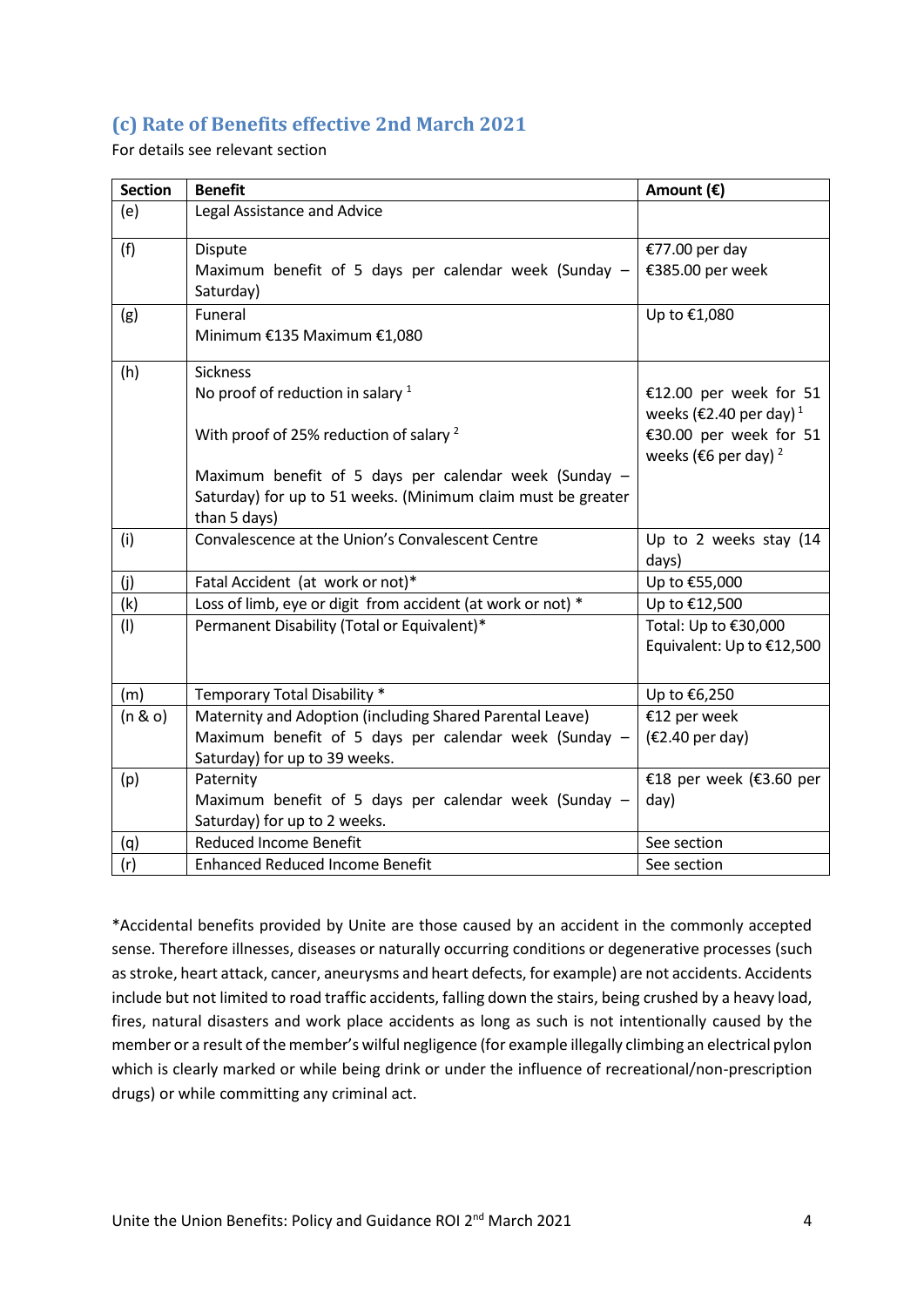# <span id="page-5-0"></span>**(d) General Qualification for benefits**

Unless otherwise specifically stated elsewhere in this document:

Members will only be entitled to benefits appropriate to the level of contribution they pay, as defined in Section (a) of this document. A qualifying member must generally (please see individual benefit for qualification periods and required membership scale) have 26 full weeks membership, having made 26 weekly payments and being less than 6 weeks in arrears at the time of the incident / illness that may lead to a claim for benefit. Members must also be in compliance at the time of the claim. In any week, or part thereof, for which a member receives financial benefits, full contributions are payable except where members are involved in a Strike or Lock-out, where financial assistance has been sanctioned by the Executive Council. Contributions due may be deducted from any benefit payable, together with any outstanding arrears.

If a member goes into arrears, the following applies:

i) For the first six weeks, members are entitled to make up contributions at the rate appropriate to their employment status which may be lower (e.g., the member became unemployed) or higher than the rate the member had been paying

ii) For periods of arrears greater than 6 weeks, the member must make up the arrears at the rate they had previously been paying prior to going in arrears or, if higher, the rate appropriate to their employment status

iii) To come into compliance, a member who has been in arrears for more than 6 weeks must pay the rate determined in (ii) above for a further four weeks.

iv) A member six weeks or more in arrears is out of benefit and not entitled representation until 4 weeks after clearing all arrears.

Where a member is claiming for a benefit that requires a qualification period on Enhanced membership, the start date of a member's Enhanced membership shall be the date the Union's administration processed that request.

No payment of benefit shall carry interest in the event of a delay in payment.

Any member making a false application of benefit shall refund all monies received in such case and forfeit all benefits for 13 weeks and if detected a second time shall be expelled from the Union.

It is recommended that, except in one off exception circumstances, payment of benefits to members shall be done by SEPA.

#### <span id="page-5-1"></span>**Time Period to claim benefits**

In general, where benefits are for a period of absence from work (i.e Sickness, Paternity and Reduced Income Benefit), members can only back claim up to 1 year from the date of their benefit application. This means that if an application for one of the benefits listed in the previous sentence is made on  $1<sup>st</sup>$ February 2020, members cannot claim for any periods of absence before  $1<sup>st</sup>$  February 2019. For maternity and adoption claims, the benefit must be claimed within 18 months. The only exception is if a clear administrative error has occurred. The EC have the final decision on whether an administrative error had occurred.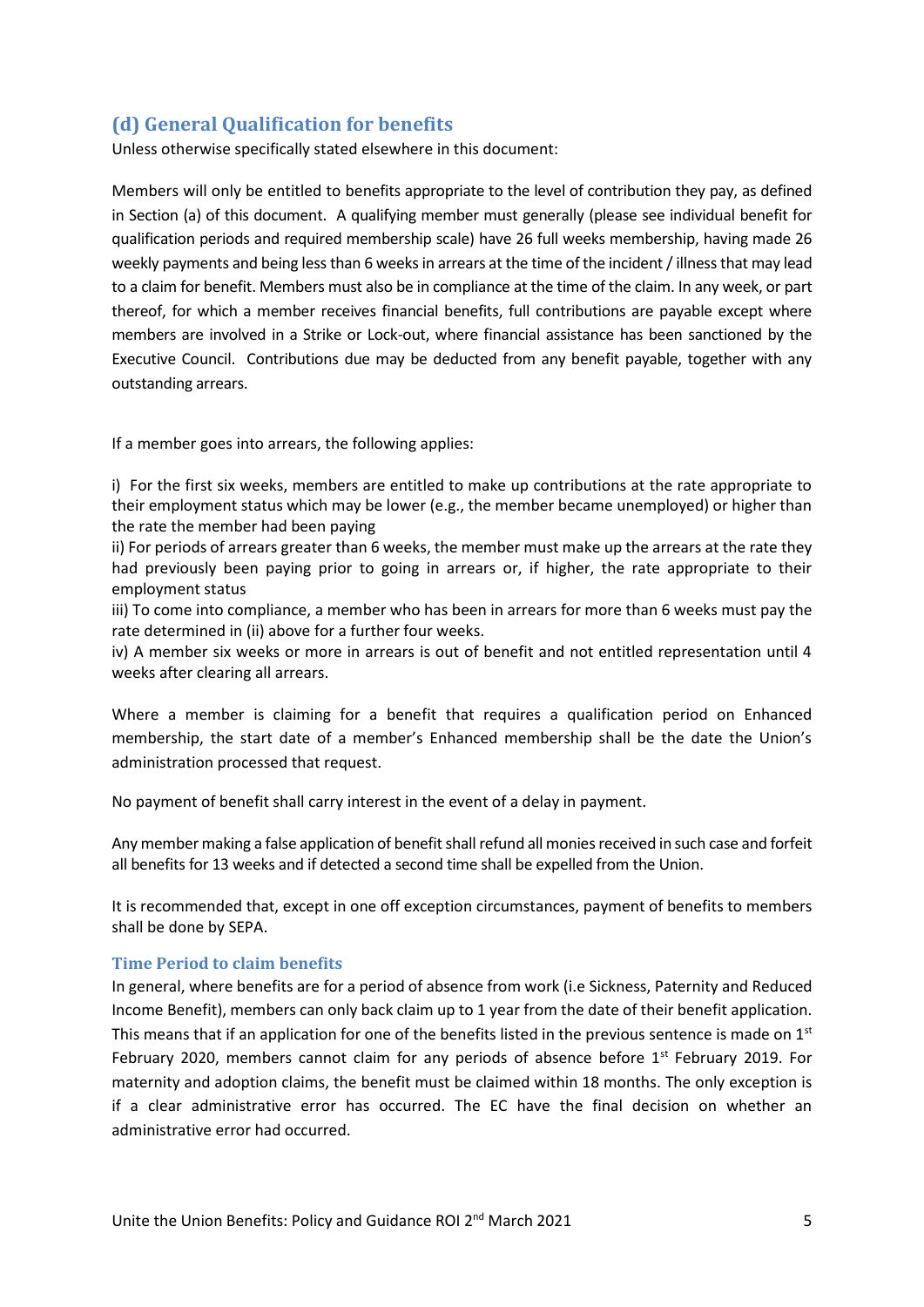For Funeral, Fatal Accident Benefit, Total Permanent Disability Benefit, Equivalent Occupation Permanent Disability Benefit, Temporary Total Disability Benefit, Loss of Limb, Eye, or Digit Benefit the applicable period is three years from the date of accident for the accident benefits or date of death for Funeral benefit.

#### <span id="page-6-0"></span>**How to apply for benefits**

Each benefit has a designated form that needs completing by the member or their next of kin. The form will need to be supported by whatever evidence is required by each individual benefit.

Please contact your local office to obtain the relevant benefit form or visit our website: [https://unitetheunion.org/why-join/member-offers-and-benefits/member-offers/enhanced](https://unitetheunion.org/why-join/member-offers-and-benefits/member-offers/enhanced-membership-benefits/)[membership-benefits/](https://unitetheunion.org/why-join/member-offers-and-benefits/member-offers/enhanced-membership-benefits/)

## <span id="page-6-1"></span>**Members in the Armed Forces – Provisions for Trade Union Contributions and Benefit**

Subject to being fully paid up, a member who is accepted for service with the Armed Forces during a period of compulsory call-up shall be entitled to deposit their membership card and pay no contributions during the period of their compulsory call-up. No benefits shall be payable by the Union during the period the member's card is deposited, other than funeral benefit. At the end of the period of compulsory callup the member's card will be returned and contributions will re-commence.

## <span id="page-6-2"></span>**Returning an application to a member**

The Union's administration may return an application for Union benefit if the form is incomplete, missing the appropriate supporting documentation and/or if the benefit form is unclear or illegible.

#### <span id="page-6-3"></span>**Cost of supporting documents**

All benefits require supporting documentation to support a member's claim. The member is entirely responsible for any cost in acquiring any documentation to support a claim. An example of this may be a doctor's letter which some medical professionals charge for.

# <span id="page-6-4"></span>**(e) Legal**

Members are afforded legal assistance in accordance with Rule 4.6 and the determinations of the Executive Council made pursuant to that Rule.

The provision of legal services, the level at which it is afforded and the selection of any provider is at the discretion of the Executive Council.

Eligibility for Legal services in respect of personal injury claimsis immediate (including all retirees and nonworking family members). Non-working family members are entitled to personal injury assistance for non-work related accidents. Eligibility for free wills is 13 weeks full paying membership.

Criminal legal assistance arising from work related issues is provided at the discretion of the EC.

For all other Legal services (including free ½ hour services and employment representation), 4 weeks full paying membership is required which may be waived at the discretion of the Director of Legal Services.

In respect of free ½ hour and employment advice, the relevant issues must not predate membership. Only members are entitled to employment advice/assistance and access to the free half hour advice service.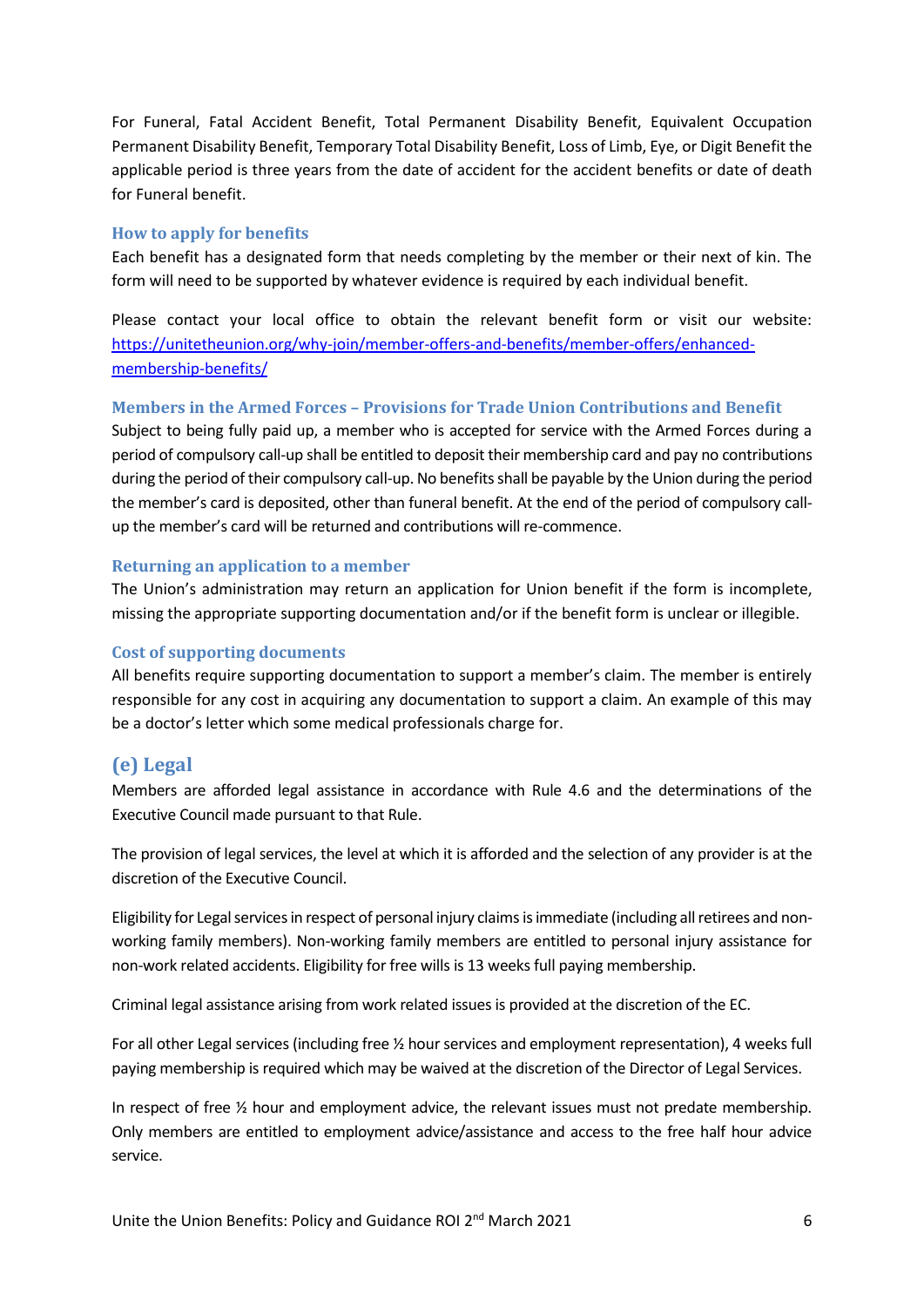Members absent from the workplace and pursuing a Personal Injury or other legal claim with the Union's Assistance must continue to contribute at the rate appropriate to their employment status or at the Special Discounted Rate if unemployed. A failure to do so will result in a withdrawal of assistance.

Personal injury assistance includes (but is not limited to):

- $\checkmark$  Accidents at work
- $\checkmark$  Serious injury claims (Brain injury, spinal cord damage, loss of limb)
- $\checkmark$  Occupational diseases (including Asbestos, Deafness, RSI, Dermatitis, Hand/arm Vibration Syndrome and others)
- $\checkmark$  Medical negligence
- $\checkmark$  Road traffic accidents
- $\checkmark$  Accidents occurring outside of work

# <span id="page-7-0"></span>**(f) Dispute Benefit**

According to Rule 4.5 of the Union Rule book, "The Union shall pay dispute benefit in such circumstances and on such terms as are decided by the Executive Council from time to time".

# <span id="page-7-1"></span>**(g) Funeral Benefit**

## <span id="page-7-2"></span>**General Qualification of Funeral Benefit**

On the death of a qualifying member (26 weeks of paying membership excluding Special Discounted Rate /RMP membership and not more than 6 weeks in arrears), funeral benefit may be paid. The payment shall be paid to their nominee or to the person or persons whom the Executive Council shall in their absolute and final discretion consider entitled to it. The Executive Council retain the right to cancel this benefit at any time (there are no vested/accrued rights).

Funeral benefit shall be paid to a member's nominee, personal representative, widow, widower, partner, next of kin or child, on the production of satisfactory evidence that such person is responsible for the member's funeral arrangements. Where there is dispute between the member's next of kin or beneficiary, payment shall be paid to the person who paid the majority of the funeral expenses.

Where funeral benefit is payable the minimum amount is €135 and the maximum is €1,080 (Please note that the €1,080 maximum payment is for Enhanced members only. The maximum for non-Enhanced members is still €540.)

#### <span id="page-7-3"></span>**Accrual of Funeral Benefit Service**

Funeral Benefit is calculated based upon the members' number of years' service (Full time, Low Pay and Apprentice at 100%, part time at 50%) up to the point of the member becoming retired, permanently disabled or chooses to switch to another Special Discounted Rate. Service whilst paying a Special Discounted Rate (Back to Work, Community, Young Members, Full Time Education and Retired Member Plus) does not count. In the case that a member has been both part time and full time then the benefit will be paid at the appropriate rate according to which membership they have been on the longest i.e. If a member has 12 years' service (7 years full time and 5 years part time) they shall receive 12 years of benefit entitlement at 100%.

Members who join the Union as Community Members (or any other Special Discounted Rate category) and never become full, part time, apprentice or Low Pay members for the 26 week qualifying period are not eligible for Funeral Benefit.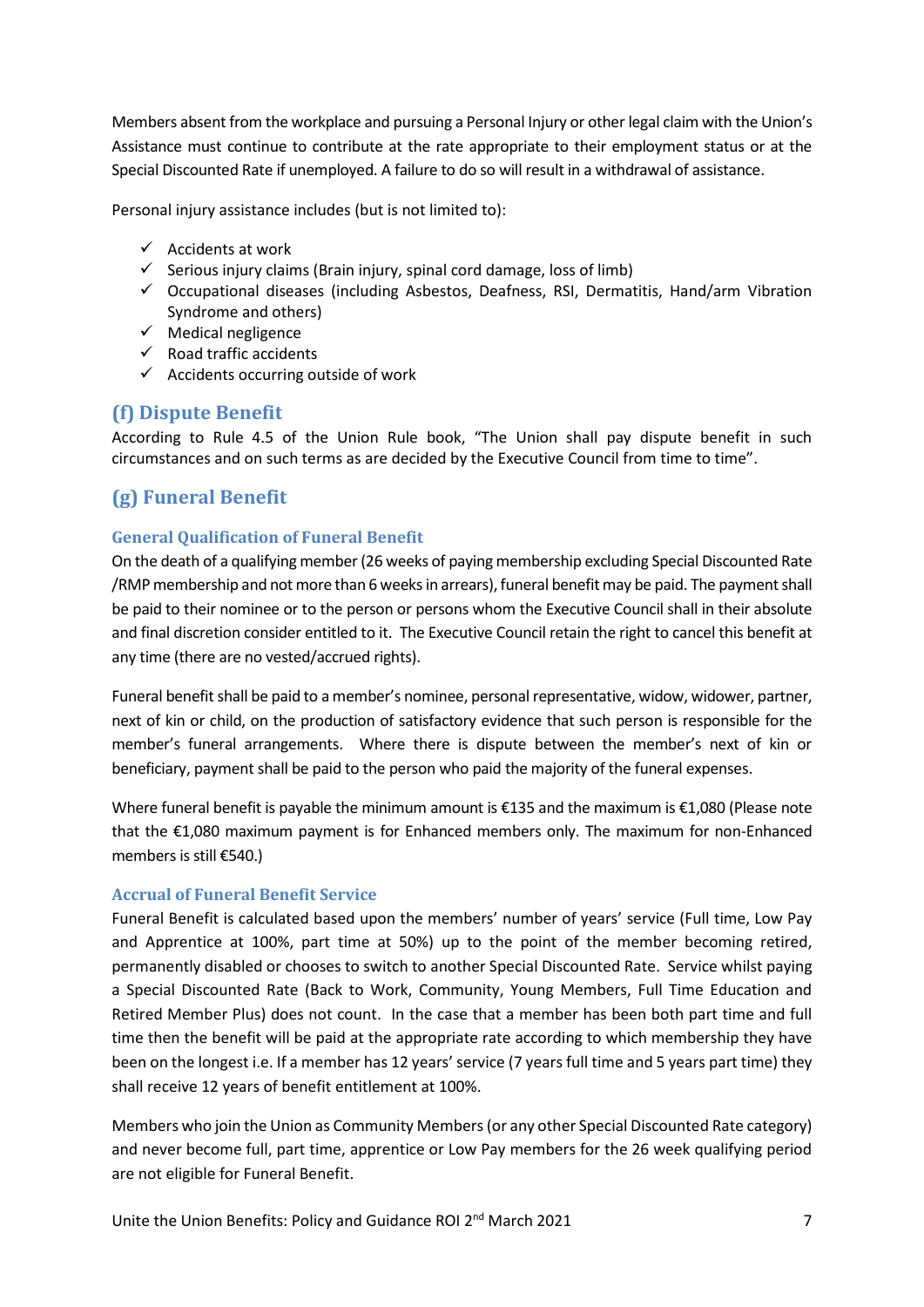## <span id="page-8-0"></span>**Previous Trade Union membership**

If a member has belonged to a trade union that eventually merged into the Unite the Union this effects the amount of benefit that is payable:

## *Former Amicus Members excluding CMA*

Former Amicus Section members (other than CMA members) who retired before 1<sup>st</sup> September 2009 and who have never paid a membership scale that is not a special discounted rate after  $1<sup>st</sup>$  September 2009 are not eligible for Funeral Benefit from the Union. All Funeral Benefits previously honoured by former Unions of Amicus, with the exception of the CMA, are defunct (in accordance with a decision of Amicus NEC in 2003).

For deaths between  $1^{st}$  September 2009 and up to  $30^{th}$  September 2015, except for CMA members, service for the purpose of calculating Funeral Benefit for former Amicus Section members accrues from 1st September 2009.

For deaths on and after 1<sup>st</sup> October 2015, for all former Amicus members who were non retired and in compliance members as at  $1<sup>st</sup>$  September 2009, all service counts (excluding years on special discounted rates).

N.B. In most cases, but not exclusively, a former Amicus member membership number will start with a "3" or "4". Please note that previous CMA members will also have a membership number starting with these numbers.

#### *Former TGWU Members and CMA members*

Members that belonged to the TGWU prior to the merger in  $1<sup>st</sup>$  September 2009 all service counts (excluding years on special discounted rates)

N.B. In most cases, but not exclusively, a former TGWU member's membership number will start with a "1".

#### <span id="page-8-1"></span>**Enhanced Members**

Members who are on an Enhanced membership scale (Enhanced Full Time, Enhanced Part Time, Enhanced Apprentice 1-4 and Low Pay Enhanced) will have their benefit doubled if they meet all of the following criteria:

- (i) The member must have been on an Enhanced Scale at the date of death;
- (ii) The member was in no more than 6 weeks in arrears;
- (iii) The member had paid an Enhanced membership scale for at least 26 weeks at the date of death;
- (iv) The member met the other qualifications for funeral benefit.
- (v) The date of death must be after  $1<sup>st</sup>$  January 2019.

Members who retire and were previously on an Enhanced membership scale before moving to a retired membership rate do not have their benefit doubled.

#### <span id="page-8-2"></span>**Retired Members**

The date a member retires and the type of membership they have also affects the amount of funeral benefit due.

Unite the Union Benefits: Policy and Guidance ROI  $2^{nd}$  March 2021  $\hspace{2cm}8$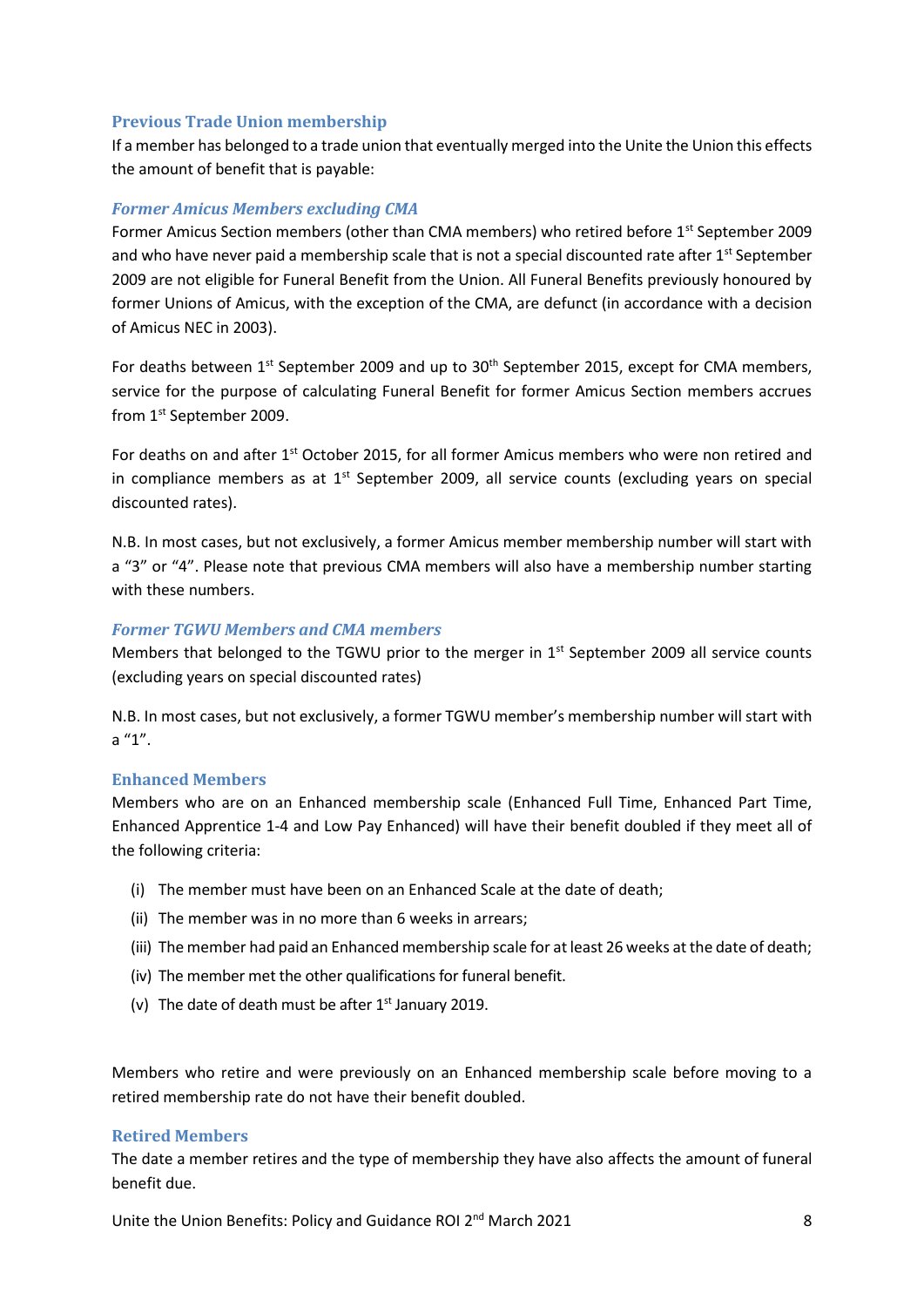For members retiring or becoming permanently disabled on or after  $2^{nd}$  April 2012, only those paying Retired Members Plus contributions will be eligible, assuming they otherwise were, to claim Funeral Benefit upon their death. Members of Retired Member Plus will receive the Funeral Benefit amount, if they are entitled to it, prevailing on the date of their death.

Members who retired (or became permanently disabled) prior to 2<sup>nd</sup> April 2012 and chose not to become Retired Members Plus by 31<sup>st</sup> March 2015 remain eligible for Funeral Benefit (assuming they otherwise were) but, when they die, are only eligible for the Funeral Benefit amount as at 2<sup>nd</sup> April 2012.

#### **Evidence Required**

A completed funeral benefit form should in all cases be accompanied with evidence of death (death certificate or coroner's certificate of the fact of death. If death has occurred abroad the appropriate documentation of that country that is similar to a death certificate will suffice). Where the recipient of the funeral benefit is not the spouse or named on the death certificate evidence of funeral cost must be provided. In all cases payment of funeral benefit should be made to the person/organisation that incurred the majority of the funeral costs.

## <span id="page-9-0"></span>**Funeral Benefit Increments**

Please note: a member's membership to a previous union, the type of retired membership, years of membership of a special discounted rate, years spent as a part time member and their date of death can alter the amount owed. The table below is used in making the calculation of funeral benefit.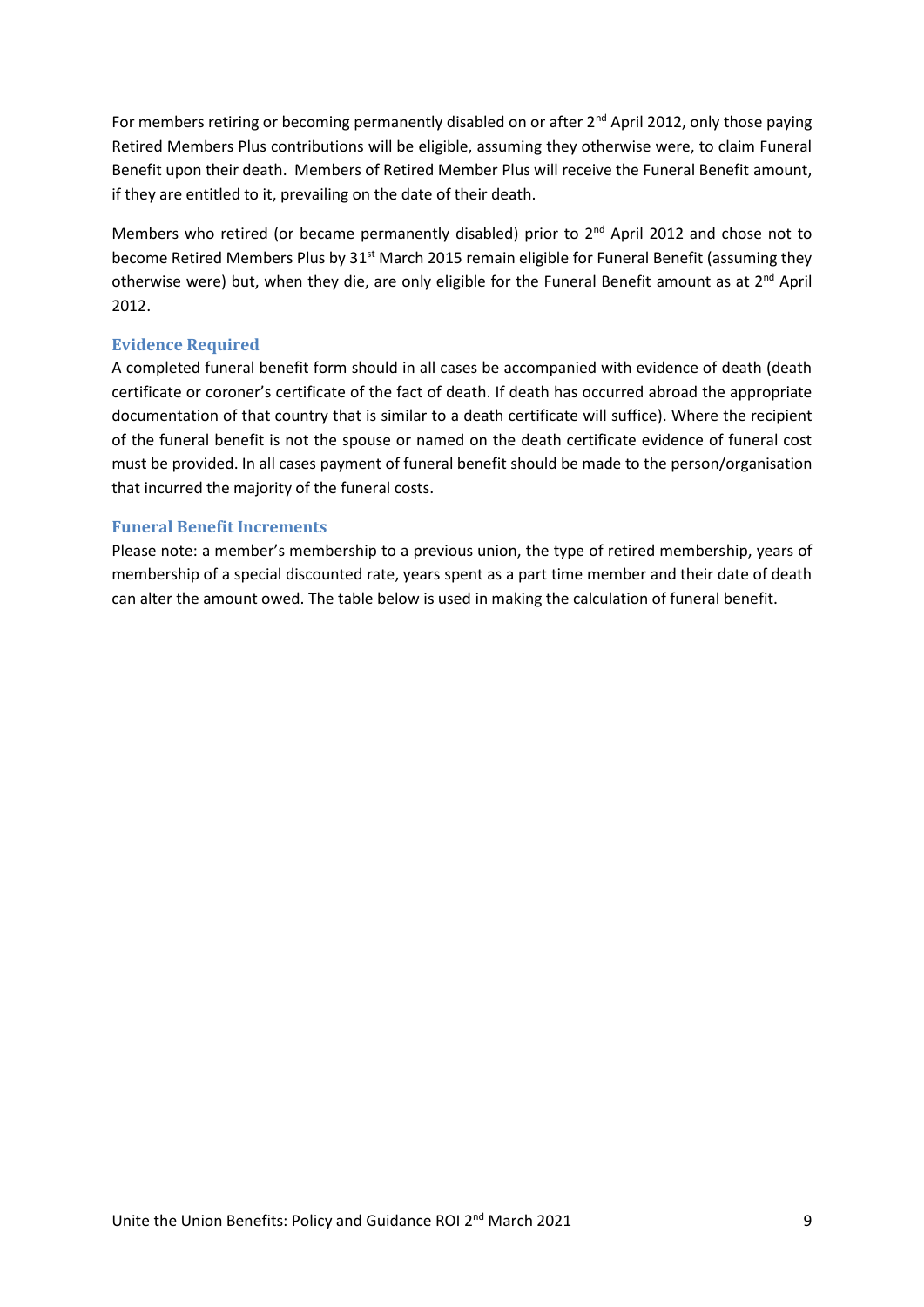| <b>Date Retired</b> | <b>Before</b> |                       | 05/10/1997   27/03/2000 | 01/03/2002 | 02/08/2004 | 31/07/2006 | 01/09/2013     |
|---------------------|---------------|-----------------------|-------------------------|------------|------------|------------|----------------|
|                     |               | to                    | to                      | to         | to         | to         | to             |
| \ No of years'      |               | 05/10/1997 26/03/2000 | 28/02/2002              | 01/08/2004 | 30/07/2006 | 31/08/2013 | <b>PRESENT</b> |
| service             |               |                       |                         |            |            |            |                |
| Less than 1 year    | €0.00         | €0.00                 | €0.00                   | €0.00      | €0.00      | €0.00      | €0.00          |
| 1 Year              | €135.00       | €135.00               | €135.00                 | €135.00    | €135.00    | €135.00    | €135.00        |
| 2 Years             | €135.00       | €135.00               | €135.00                 | €135.00    | €135.00    | €156.32    | €156.32        |
| 3 Years             | €135.00       | €135.00               | €135.00                 | €135.00    | €135.00    | €177.64    | €177.64        |
| 4 Years             | €135.00       | €135.00               | €135.00                 | €135.00    | €135.00    | €198.96    | €198.96        |
| 5 Years             | €135.00       | €135.00               | €135.00                 | €135.00    | €135.00    | €220.28    | €220.28        |
| <b>6 Years</b>      | €135.00       | €135.00               | €135.00                 | €135.00    | €241.60    | €241.60    | €241.60        |
| <b>7 Years</b>      | €135.00       | €135.00               | €135.00                 | €262.92    | €262.92    | €262.92    | €262.92        |
| 8 Years             | €135.00       | €135.00               | €284.24                 | €284.24    | €284.24    | €284.24    | €284.24        |
| 9 Years             | €135.00       | €305.56               | €305.56                 | €305.56    | €305.56    | €305.56    | €305.56        |
| 10 Years            | €135.00       | €326.88               | €326.88                 | €326.88    | €326.88    | €326.88    | €326.88        |
| 11 Years            | €135.00       | €348.20               | €348.20                 | €348.20    | €348.20    | €348.20    | €348.20        |
| 12 Years            | €135.00       | €369.52               | €369.52                 | €369.52    | €369.52    | €369.52    | €369.52        |
| 13 Years            | €135.00       | €390.84               | €390.84                 | €390.84    | €390.84    | €390.84    | €390.84        |
| <b>14 Years</b>     | €135.00       | €412.16               | €412.16                 | €412.16    | €412.16    | €412.16    | €412.16        |
| <b>15 Years</b>     | €135.00       | €433.48               | €433.48                 | €433.48    | €433.48    | €433.48    | €433.48        |
| 16 Years            | €135.00       | €454.80               | €454.80                 | €454.80    | €454.80    | €454.80    | €454.80        |
| <b>17 Years</b>     | €135.00       | €476.12               | €476.12                 | €476.12    | €476.12    | €476.12    | €476.12        |
| 18 Years            | €135.00       | €497.44               | €497.44                 | €497.44    | €497.44    | €497.44    | €497.44        |
| <b>19 Years</b>     | €135.00       | €518.76               | €518.76                 | €518.76    | €518.76    | €518.76    | €518.76        |
| <b>20 Years</b>     | €135.00       | €540.00               | €540.00                 | €540.00    | €540.00    | €540.00    | €540.00        |
| 21 Years            | €135.00       | €540.00               | €540.00                 | €540.00    | €540.00    | €540.00    | €540.00        |
| 22 Years            | €135.00       | €540.00               | €540.00                 | €540.00    | €540.00    | €540.00    | €540.00        |
| 23 Years            | €135.00       | €540.00               | €540.00                 | €540.00    | €540.00    | €540.00    | €540.00        |
| 24 Years            | €135.00       | €540.00               | €540.00                 | €540.00    | €540.00    | €540.00    | €540.00        |
| 25 Years            | €135.00       | €540.00               | €540.00                 | €540.00    | €540.00    | €540.00    | €540.00        |
| 26 Years            | €135.00       | €540.00               | €540.00                 | €540.00    | €540.00    | €540.00    | €540.00        |
| 27 Years            | €135.00       | €540.00               | €540.00                 | €540.00    | €540.00    | €540.00    | €540.00        |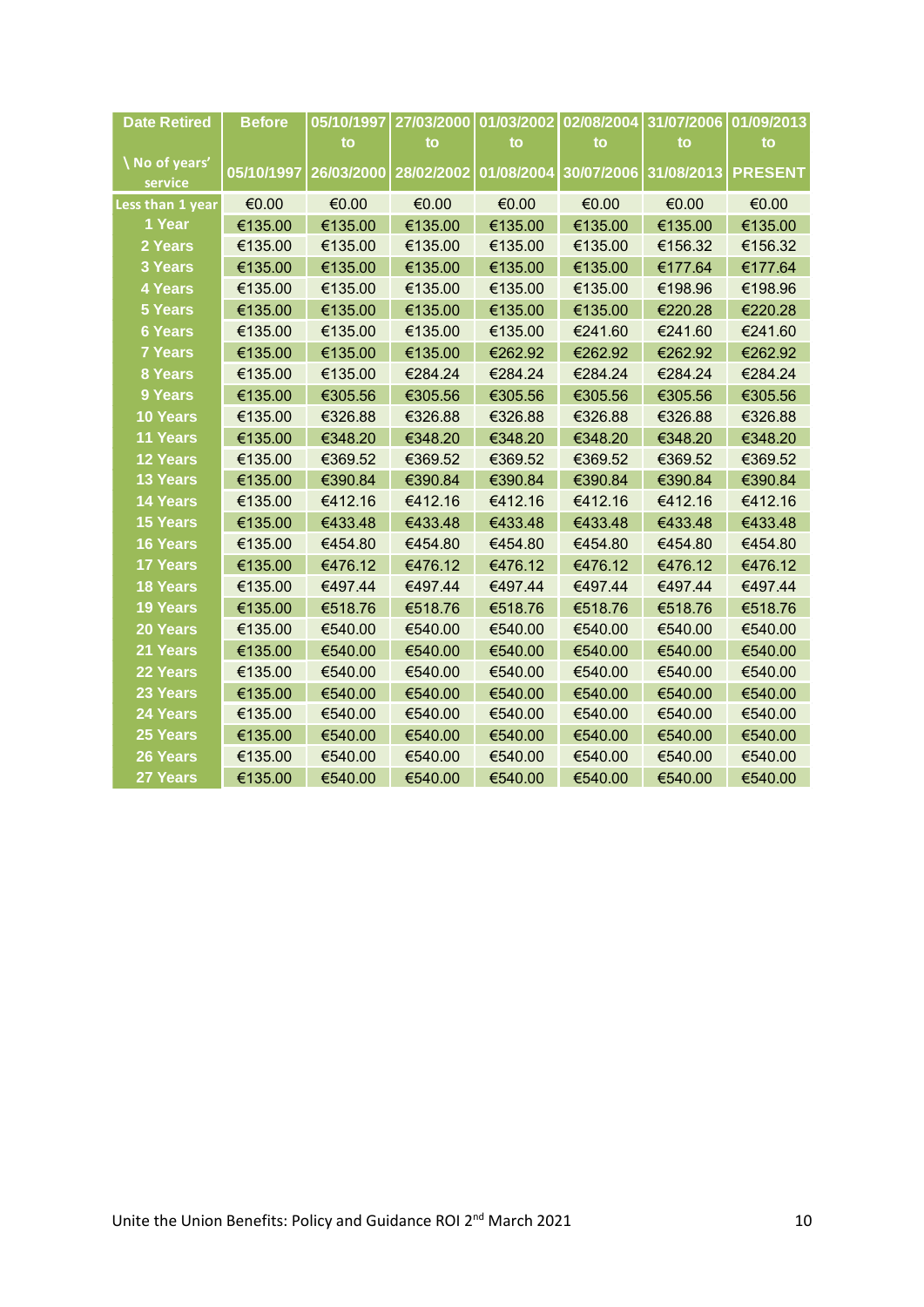# <span id="page-11-0"></span>**(h) Sickness Benefit (previously Incapacity benefit)**

Sickness Benefit can be claimed by any qualifying member (26 weeks of paying Enhanced membership and not more than 6 weeks in arrears at the time of claim) who is absent from work by reason of ill health or personal injury sustained in an accident provided that such illness or injury is not caused by drunkenness, recreational or non-prescription drugs, disorderly or improper conduct or through exposing themselves to unnecessary risk. This benefit is payable after the member has been on sick leave for seven calendar days due to illness or injury.

Furthermore a qualifying member must be off work for greater than 14 calendar days to claim sickness benefit and there is a minimum claim of 5 days. A qualifying member must continue to pay Enhanced contributions for the duration of their claim.

There are two levels of sickness benefit, a lower rate of  $E12$  a week for up to 51 weeks for members who provide no proof of a reduction of salary and a higher rate of €30 for up to 51 weeks for members who provide evidence of a reduction of 25% or greater in gross taxable income. These two benefits are linked in that you can only claim one or the other simultaneously. You cannot claim both for the same period. For the avoidance of doubt a member can only claim a maximum of 51 weeks sickness benefit, at either the higher, lower or a combination of the two in a 52 week period. Having exhausted their sickness benefit entitlement, such member shall not be entitled to any further assistance in the shape of sickness benefit until 52 weeks have elapsed from the end date of their previous claim. If a member claims within one year of the date for which they were last paid Sickness benefit, then previously paid benefits shall be counted as part of a continued period of benefit until such time as one whole year has elapsed from the date for which benefit was last paid. At this point the 52 week period will be reset.

A member can only claim a maximum of 51 weeks for a single illness or injury throughout their membership. For every time a member claims for a new condition they must wait the usual 7 day qualifying period. Where a member is claiming for a condition that is directly linked to a previous claim, the 7 day waiting period is waived.

For the avoidance of doubt, a member must have been on an Enhanced scale at the time the sickness/injury initiated and can only claim after the member has been on an Enhanced scale after 26 weeks. Therefore a basic member who goes off work and who knows that they will be absent for a long period cannot upgrade to Enhanced, pay 26 weeks Enhanced subscriptions and then claim sickness benefit. However a member who was already on Enhanced at the time they first went off work in relation to the illness/accident which is the basis of their claim, but for less than 26 weeks, can start claiming sickness benefit prospectively after their 26 weeks qualifying period is completed.

Any member making a false declaration of sickness shall refund all monies received in such case and forfeit all benefits for 13 weeks and if detected a second time may be expelled from the Union.

## **Evidence Required**

## *For Lower Rate Sickness at €12 a week/ €2.40 per day.*

Members claiming the lower rate Sickness should send to the Union a completed Sickness benefit form which should in all cases be accompanied with evidence of: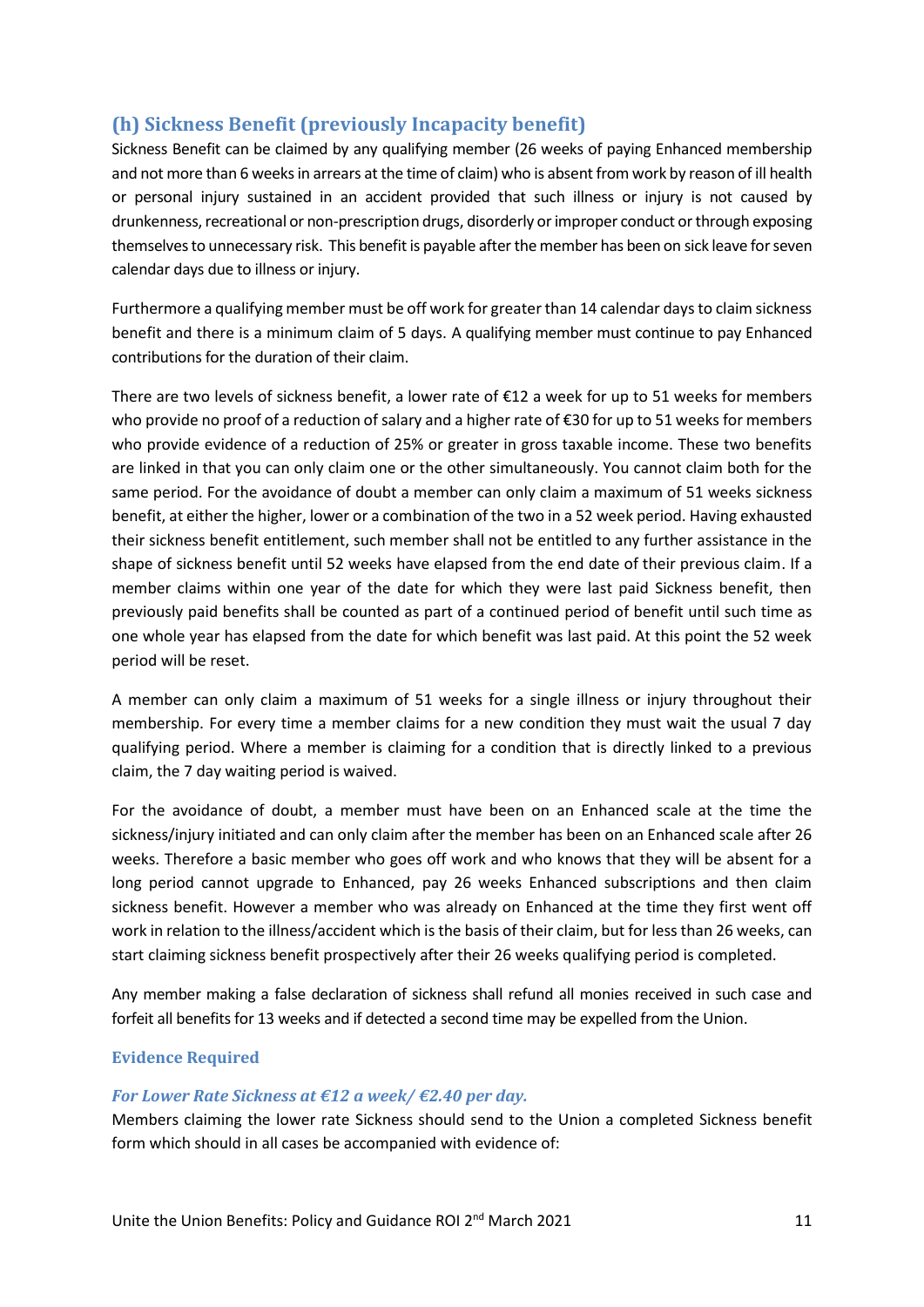- (i) proof of absence from work due to ill health or injury for the complete duration of the claim.
- (ii) evidence of the illness or injury that is preventing them from work.

This can be submitted in the form of sick notes, letters from a medical professional, letters from an employer or any other evidence that meets the two criteria above. A signed and stamped Sickness form is sufficient evidence for claiming the lower rate Sickness as long as it is done by the member's employer or doctor.

A member does not need to suffer any reduction in salary to claim lower rate Sickness.

## *For Higher Rate Sickness at €30 a week/ €6 per day.*

Members claiming the higher rate Sickness should send to the Union a completed Sickness benefit form which should in all cases be accompanied with evidence of:

- (i) proof of absence from work due to ill health or injury for the complete duration of the claim.
- (ii) evidence of the illness or injury that is preventing them from work.
- (iii) evidence of a reduction of 25% or greater in gross taxable income for the period in which they are claiming the higher rate Sickness benefit.

This can be submitted in the form of sick notes/medical certificates, letters from a medical professional, letters from an employer, pay slips or any other evidence that meets the three criteria above. Where payslips have been provided as evidence of loss of income, members must submit an additional payslip(s) which shows their "usual" pay.

For both lower rate and higher rate Sickness claims the Union reserves the right to decide whether the information provided by the member meets the necessary criteria for its respective benefit.

**Please Note:** Once a member exhausts their full 51 weeks sickness benefit, Enhanced members who remain employed but without pay from their employer would be eligible to have all Unite contributions waived for up to three years (in three month increments) from the date the leave commenced upon production of evidence that they meet the above criteria (this is known as Enhanced Reduced Income Benefit).

Sickness cannot be claimed for the same period as Reduced Income Benefit or Enhanced Reduced Income Benefit and can only be claimed by members in employment. A member should complete their full entitlement to sickness benefit before claiming Reduced Income Benefit.

# <span id="page-12-0"></span>**(i) Convalescent Benefit**

A qualifying member (26 weeks of paying Enhanced membership and not more than 6 weeks in arrears at the date the member went off work in relation to the illness for which the convalescent benefit is being claimed) shall be entitled to apply for Convalescent Benefit. For Enhanced members who have suffered a serious accident, for which they have also claimed one of the accident benefits, the qualification period is reduced to 4 weeks Enhanced membership. Enhanced and RMP Members are entitled to apply for Convalescent Benefit only after two years has lapsed since any previous Convalescent Benefit claim.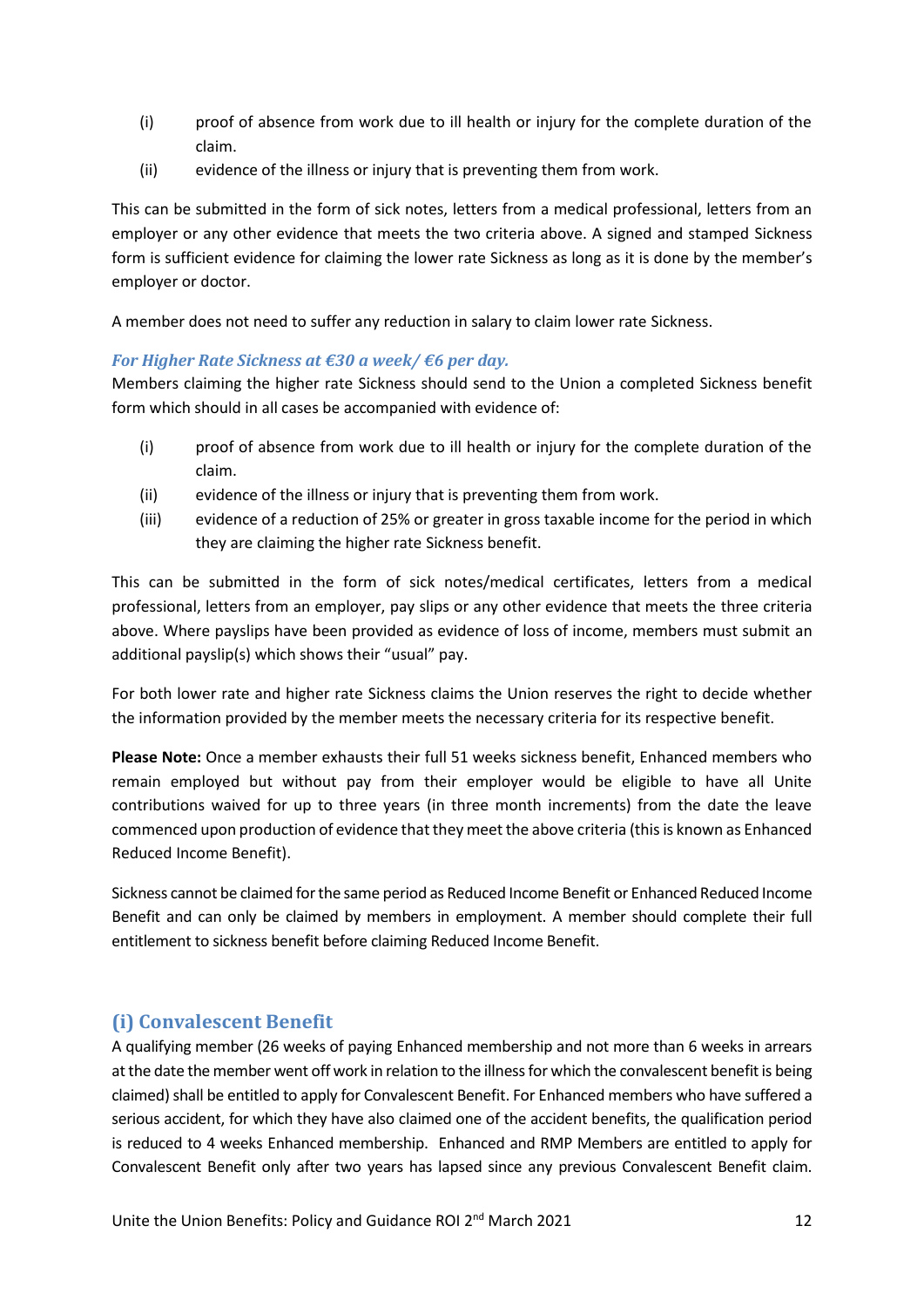Otherwise eligible non-RMP Retired Members (i.e., former TGWU or Amicus members who retired on or before 31<sup>st</sup> July 2010) can only receive this benefit once after 1<sup>st</sup> September 2015 during their lifetime. Members who join the Union as Community Members (or any other Special Discounted Rate category) and never become full, Low Pay or part time Enhanced members for the 26 week qualifying period are not eligible for Convalescent Benefit.

The member will be entitled to a period of convalescence of not more than two weeks (14 nights), benefit will include accommodation at the union centre, including reimbursement for receipted 2<sup>nd</sup> class return railway fare calculated from the member's nearest rail station to and from the union centre (or, if driving, 45p per mile up the value of the  $2^{nd}$  class rail fare). Unite will not be responsible for the arrangement of transport, but will retrospectively reimburse costs involved to the level described above. The Union will not be responsible for costs incurred by partners joining members at the union centre. The Union does however have a considerably discounted rate for partners/carers who accompany a member on Convalescent Benefit.

Convalescent benefit applications will be subject to the following conditions:

- (i) Applications for convalescent benefit must be made on the prescribed form which must be completed with all the requisite particulars and signed and validated by a member of the regional finance team.
- (ii) Applications for convalescence cannot be accepted if the member has received convalescent benefit within the preceding 2 year period.
- (iii) An applicant for convalescent benefit must have been ill for a period of not less than two weeks and still be off work through illness at the date of application. Consideration will only be given to new complaints suffered within a period of 12 months prior to the application. For the avoidance of doubt, members cannot claim Convalescence Benefit twice for the same sickness/accident.
- (iv) Whilst the convenience of the member will be given full consideration, allocation of admission dates will be subject to availability at the convalescent centre.

For all members becoming Retired (or Permanently Disabled) Members on or after 1<sup>st</sup> August 2010, only those becoming Retired Members Plus from the later of the date of their retirement (or becoming permanently disabled) or  $31<sup>st</sup>$  March 2015 would be eligible, assuming they had fulfilled the 26 week qualifying period on Enhanced prior to retirement (or becoming permanently disabled), for Convalescent Benefit.

The current Convalescent home of Unite the Union is The View Hotel, Grand Parade, Eastbourne, East Sussex, United Kingdom, BN21 4DN. All applications for Convalescent Benefit will be subject to the availability at the View Hotel, Eastbourne.

## **Evidence Required**

A member should complete a Convalescent benefit form which has a section that must be completed by a doctor.

# <span id="page-13-0"></span>**(j) Fatal Accident Benefit**

On the death of a qualifying member (4 weeks of paying membership and not more than 6 weeks in arrears) resulting directly from an accident (see definitions at end of this document), payment of the Fatal Accident Benefit will be made to the member's legal representative or executor.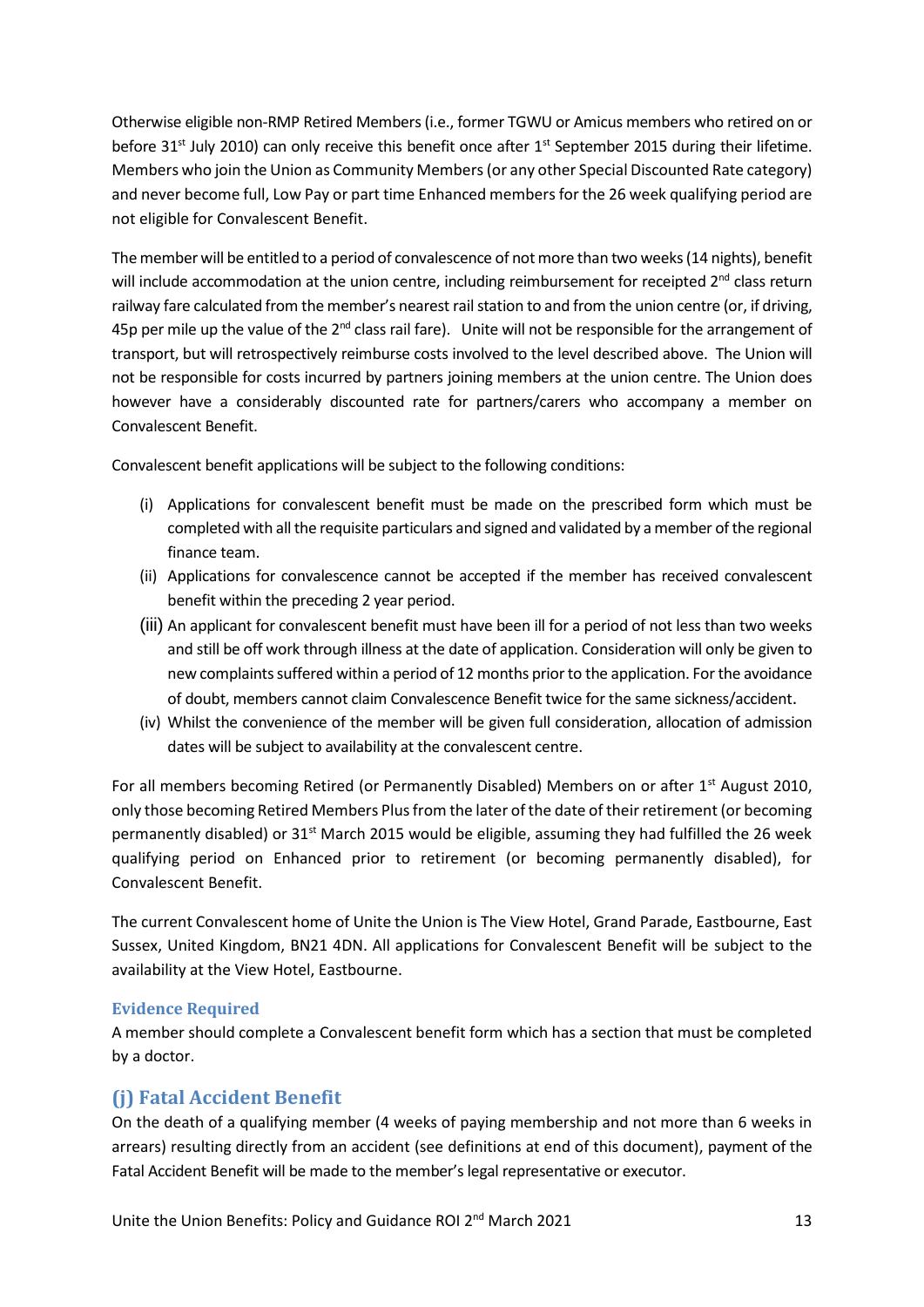The following exclusions apply:

- (i) Whilst serving with any regular armed force or with any irregular force (other than whilst training as a volunteer or reservist with a regular armed force).
- (ii) As the result of some injurious act intentionally inflicted by the deceased upon themselves or some hostile act on their part towards another person (not being in bona fide self-defence) or disease or natural causes or the deceased's own criminal act or their intentional participation in civil commotion or riot
- (iii) Extreme sports, including but not limited to mountaineering or rock climbing normally requiring the use of guides or ropes; pot holing and other underground activity; racing (other than swimming or on foot); participating in sport tours and competitions; professional sports; ice hockey; horse riding which involves jumping; trampolining; wetbiking, jet skiing or powerboating; white water canoeing, kayaking, or rafting; scuba diving; flying (other than as a fare-paying passenger in a licensed aircraft); parachuting, bungee jumping; free flight including hang gliding; hunting; driving or riding on motorcycles/quad bikes/mountain bikes/snow mobiles off road or in races; downhill skiing and snowboarding (except for dry slope) and any activity that involves firearms or weaponry.

Successful claims can be up to €55,000 in value for accidents on or after 1<sup>st</sup> January 2020. For accidents before this date there is a lower maximum amount.

For members on Enhanced,  $\epsilon$ 30,000 is payable for successful claims and, for death on or after 1<sup>st</sup> January 2020, an additional €5,000 will be paid for any dependant of the deceased that are 18 years or under, up to a maximum benefit of €55,000. A dependant shall mean your child (biological or adoptive). It also covers other relatives or unrelated children who live in your home as part of your family who depend on the deceased as their primary source of income.

For accidental deaths on and after  $1<sup>st</sup>$  January 2020, Basic members are covered for Fatal Accident up to €10,000. There is no additional dependant payment for Basic members.

Rejected claims can be reviewed if new evidence that supports a member's claim is produced by the member or appealed if the member disagrees with the decision of the Union. The appeal panel shall be determined by an independent chair assisted by two senior lay representatives who have been chosen by the Executive Council. The Appeal committee's decision is final.

## **Evidence Required**

A completed Fatal Accident benefit form should in all cases be accompanied with evidence of death (death certificate or coroner's certificate of the fact of death. If death has occurred abroad the appropriate documentation of that country that is similar to a death certificate will suffice). Evidence of the time, date and location of the accident is required. Police reports, witness statements, medical reports and media reports may all be submitted. Evidence of the rightful recipient of the benefit is also required; this may be fulfilled by the receipt of letters of probate, a will of the deceased or letters of administration.

# <span id="page-14-0"></span>**(k) Loss of Limb, Loss of Eye or Loss of Digit**

A qualifying member (4 weeks of paying Enhanced membership and not more than 6 weeks in arrears) who suffers an accident which causes loss, or loss of use, of limb or eye, or loss of digit may claim loss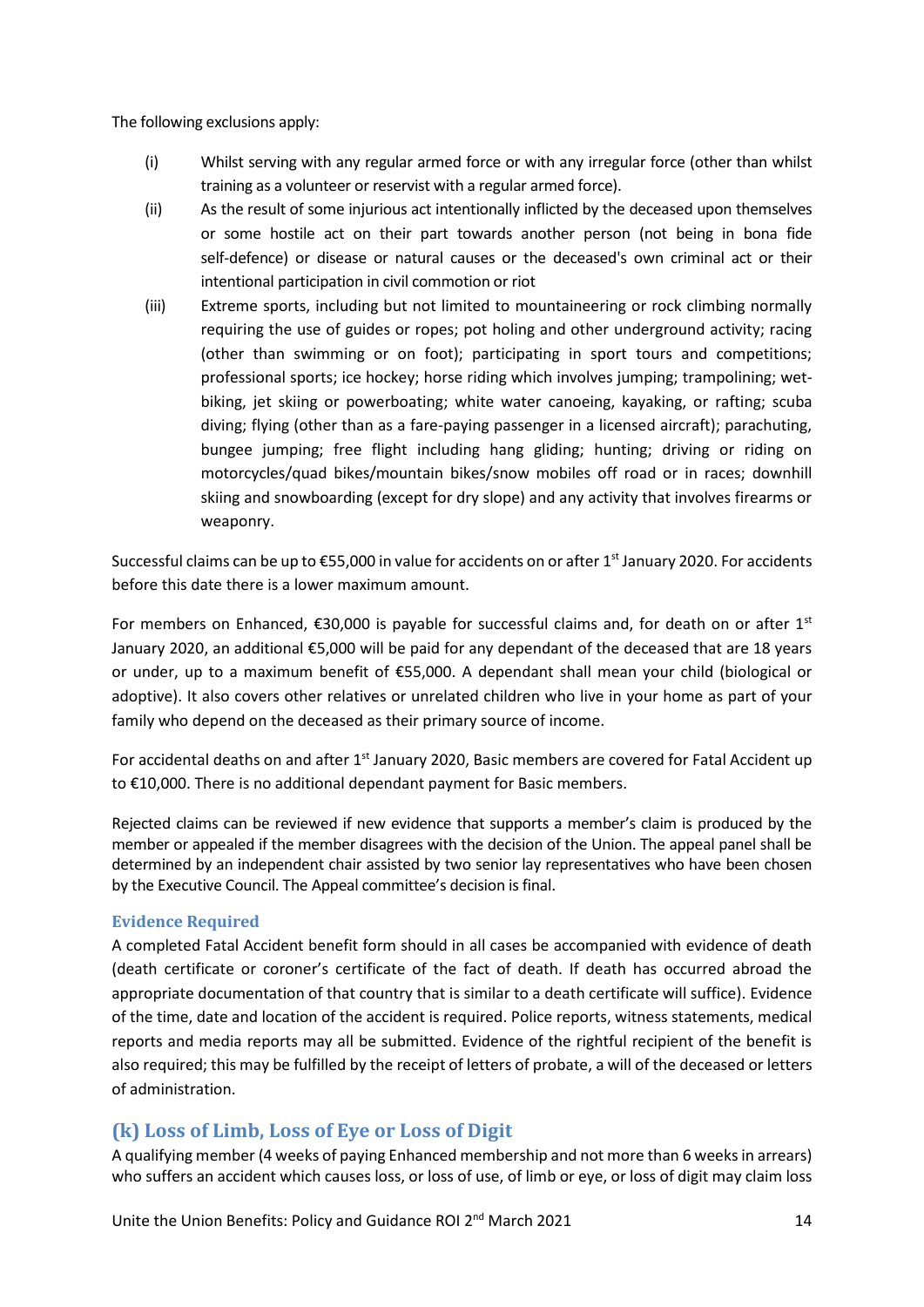of limb or loss of eye or loss of digit benefit. Note: members cannot claim both loss of limb or eye or digit and permanent disability benefit.

A member would be entitled to receive €6,250 for the loss, or loss of use, of one limb or one eye. A member would be entitled to receive €12,500 for the loss, or loss of use, of two limbs or two eyes (maximum two limbs per lifetime). A member can claim €600 per loss of digit (maximum 10 digits per lifetime). If a member is claiming loss of limb, they are unable to claim loss of digits as well for the same limb. The amounts quoted above for loss of limb or eye are for accidents that occur on or after 1<sup>st</sup> September 2015. For accidents before this date there is a lower maximum amount. Loss of Digit benefit was introduced on 1<sup>st</sup> September 2016 and therefore any claims for accidents before this date that result in a loss of digit will be rejected.

Loss of Limb(s) shall be deemed as being:

- (i) total loss of the use of an arm at or above the wrist joint; or
- (ii) an arm amputated at or above the wrist joint; or
- (iii) total loss of use of a leg above the ankle (talo tibular joint); or
- (iv) a leg amputated above the ankle (talo tibular joint)

Loss of eye(s) or loss of sight shall be deemed as being:

- (i) in both eyes when a member's name has been added to the Register of Blind Persons on the authority of a qualified ophthalmic specialist.
- (ii) in one eye when the degree of sight remaining after correction is 3/60 or less on the Snellen Scale (which means the member is only able to see at 3 feet that which they should normally be able to see at 60 feet) and the condition is permanent and without expectation of recovery.

Loss of digit shall be deemed as being:

- (i) From the middle knuckle (proximal inter-phalangeal joint (PIP)) for fingers and
- (ii) From the top knuckle (distal interphalangeal joint (DIP) for thumbs and toes.

The following exclusions from the loss of limb or eye or digit benefit apply:

- (i) Whilst serving with any regular armed force or with any irregular force (other than whilst training as a volunteer or reservist with a regular armed force).
- (ii) As the result of some injurious act intentionally inflicted by the member upon themselves or some hostile act on their part towards another person (not being in bona fide self-defence) or disease or natural causes or the member's own criminal act or their intentional participation in civil commotion or riot
- (iii) Extreme sports, including but not limited to mountaineering or rock climbing normally requiring the use of guides or ropes; pot holing and other underground activity; racing (other than swimming or on foot); participating in sport tours and competitions; professional sports; ice hockey; horse riding which involves jumping; trampolining; wetbiking, jet skiing or powerboating; white water canoeing, kayaking, or rafting; scuba diving; flying (other than as a fare-paying passenger in a licensed aircraft); parachuting,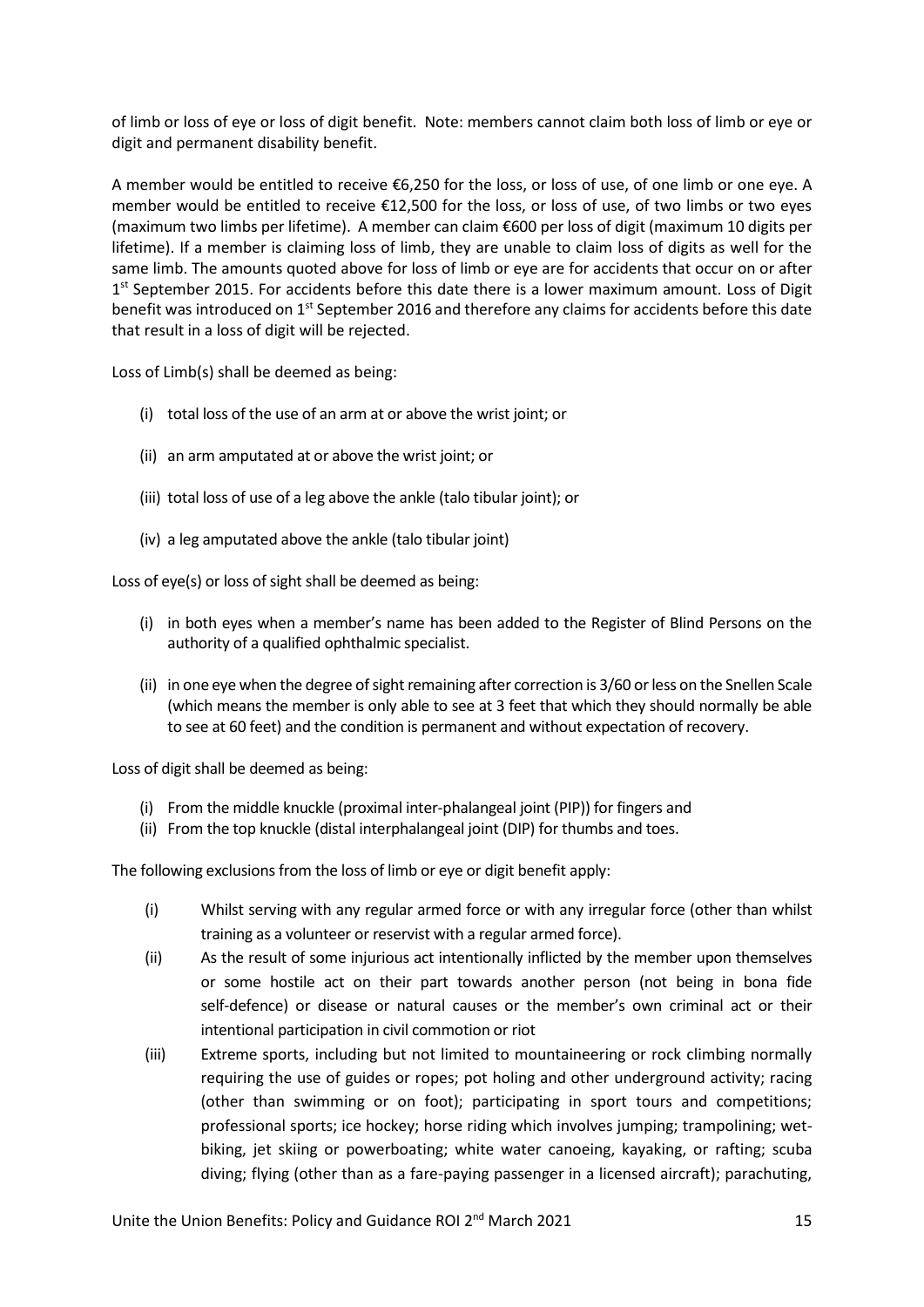bungee jumping; free flight including hang gliding; hunting; driving or riding on motorcycles/quad bikes/mountain bikes/snow mobiles off road or in races; downhill skiing and snowboarding (except for dry slope) and any activity that involves firearms or weaponry.

Rejected claims can be reviewed if new evidence that supports a member's claim is produced by the member or appealed if the member disagrees with the decision of the Union. The appeal panel shall be determined by an independent chair assisted by two senior lay representatives who have been chosen by the Executive Council. The Appeal committee's decision is final.

#### **Evidence Required**

A completed Loss of Limb, eye or digit form should in all cases be accompanied with an explanation of the accident that caused the loss and where possible evidence should be provided (media reports, police reports, entry in the employer's accident book and or witness statements). This should include the date, time and location of the accident. Medical reports should be included to show clearly the loss of limb, eye or digit or part therefore. Where the member is claiming for loss of use of limb, eye or digit clear evidence must be provided to show that the limb, eye or digit cannot be used ever again.

# <span id="page-16-0"></span>**(l) Permanent Disability**

A qualifying member (4 weeks of paying Enhanced membership at the time of the accident and not more than 6 weeks in arrears) who suffers an accident which causes permanent disability may claim one of the permanent disability benefits. Permanent disability shall mean a disability which has lasted 12 months and which is beyond hope of recovery and will, in all probability, continue for the remainder of the member's life. Members cannot claim both loss of limb or eye or digit and permanent disability benefit. Additionally members cannot claim more than one of any occupation permanent disability benefit, equivalent occupation permanent disability and total temporary disability benefit.

## <span id="page-16-1"></span>**Any occupation permanent disability:**

Up to €30,000 is payable if the member is prevented from any and all occupations due to the injuries sustained from an accident.

## <span id="page-16-2"></span>**Equivalent occupation permanent disability:**

Up to  $\epsilon$ 12,500 is payable if the member is prevented from their occupation or equivalent for which the member is suited, given their skills and experience due to the injuries sustained from an accident. The EC have absolute and final discretion on what is an equivalent occupation.

The following exclusions from the permanent disability benefit apply:

- (i) Whilst serving with any regular armed force or with any irregular force (other than whilst training as a volunteer or reservist with a regular armed force).
- (ii) As the result of some injurious act intentionally inflicted by the member upon themselves or some hostile act on their part towards another person (not being in bona fide self-defence) or disease or natural causes or the member's own criminal act (e.g. speeding, reckless driving or driving under the influence of alcohol or recreational/non-prescription drugs or any other road traffic offence) or their intentional participation in civil commotion or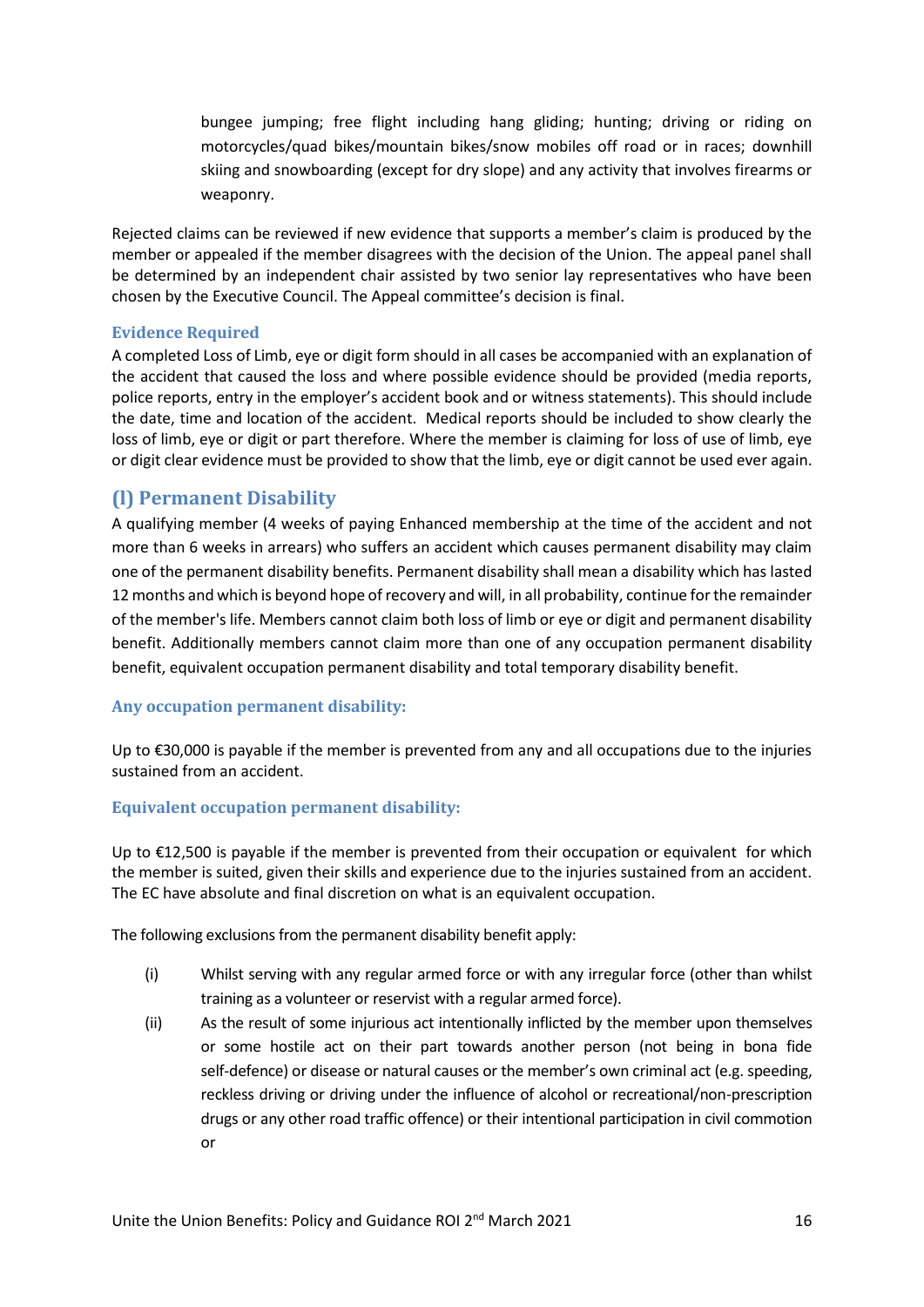(iii) Extreme sports, including but not limited to mountaineering or rock climbing normally requiring the use of guides or ropes; pot holing and other underground activity; racing (other than swimming or on foot); participating in sport tours and competitions; professional sports; ice hockey; horse riding which involves jumping; trampolining; wetbiking, jet skiing or powerboating; white water canoeing, kayaking, or rafting; scuba diving; flying (other than as a fare-paying passenger in a licensed aircraft); parachuting, bungee jumping; free flight including hang gliding; hunting; driving or riding on motorcycles/quad bikes/mountain bikes/snow mobiles off road or in races; downhill skiing and snowboarding (except for dry slope) and any activity that involves firearms or weaponry.

Successful claims can be up to €30,000 in value for any occupation permanent disability benefit for accidents on or after 1<sup>st</sup> September 2016. For accidents before this date there is a lower maximum amount.

Successful claims can be up to €12,500 in value for equivalent occupation permanent disability benefit for accidents on or after  $1<sup>st</sup>$  September 2016. For accidents before this date there is a lower maximum amount.

Rejected claims can be reviewed if new evidence that supports a member's claim is produced by the member or appealed if the member disagrees with the decision of the Union. The appeal panel shall be determined by an independent chair assisted by two senior lay representatives who have been chosen by the Executive Council. The Appeal committee's decision is final.

## **Evidence Required**

A completed Permanent Disability form should in all cases be accompanied with an explanation of the accident that caused the disability and where possible evidence should be provided (media reports, police reports, entry in the employer's accident book and or witness statements). This should include the date, time and location of the accident. Medical reports should be included to show clearly the level of disability. In addition if the member is in receipt of any benefit from the Department of Work and Pensions, such as Personal Independence Payment (PIP), Disability Living Allowance (DLA) or Employment Support Allowance (ESA) it should be submitted with the member's claim.

# <span id="page-17-0"></span>**(m) Temporary Total Disability**

A qualifying member (4 weeks of paying Enhanced membership at the time of the accident and not more than 6 weeks in arrears) who suffers an accident which causes total disability which has lasted more than 12 months and is expected to last at least more than 24 months may claim temporary total disability benefit. €6,250 is payable if the member is prevented from any and all occupations for at least two years, but not indefinitely due to the injuries sustained from an accident. Members must have exhausted the full 51 week sickness benefit prior to claiming this benefit and must be able to provide evidence that their injuries from the accident will prevent them for another 12 months. Members cannot claim more than one of any occupation permanent disability benefit, equivalent occupation permanent disability and total temporary disability benefit. A member who claims and receives a Temporary Total Disability Benefit whose condition becomes permanent can claim a top up benefit up to the applicable any occupation permanent disability or equivalent occupation permanent disability level.

The following exclusions from the temporary total disability benefit apply: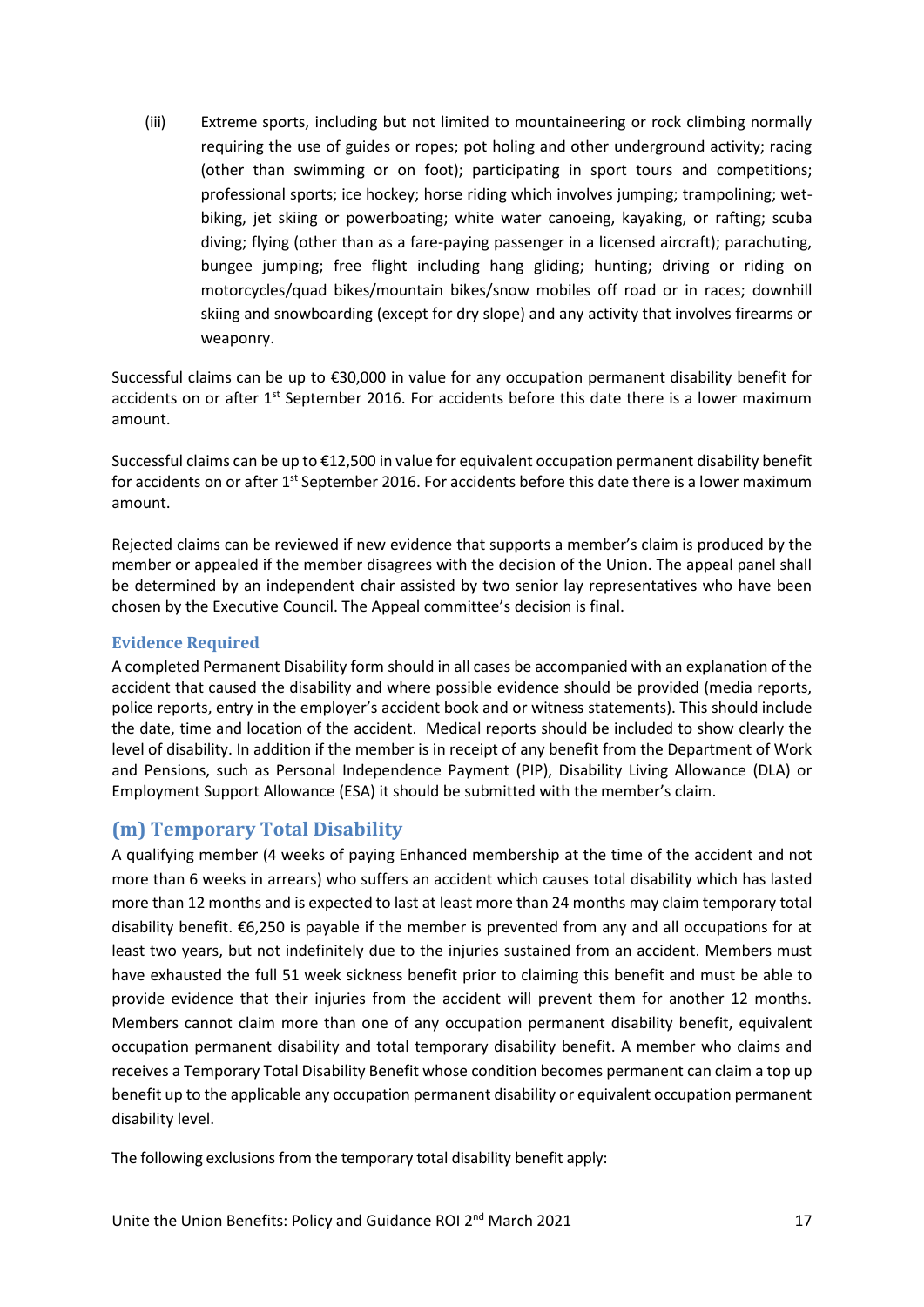- (i) Whilst serving with any regular armed force or with any irregular force (other than whilst training as a volunteer or reservist with a regular armed force).
- (ii) As the result of some injurious act intentionally inflicted by the member upon themselves or some hostile act on their part towards another person (not being in bona fide self-defence) or disease or natural causes or the member's own criminal act (e.g. speeding, reckless driving or driving under the influence of alcohol or recreational/non-prescription drugs or any other road traffic offence) or their intentional participation in civil commotion or
- (iii) Extreme sports, including but not limited to mountaineering or rock climbing normally requiring the use of guides or ropes; pot holing and other underground activity; racing (other than swimming or on foot); participating in sport tours and competitions; professional sports; ice hockey; horse riding which involves jumping; trampolining; wetbiking, jet skiing or powerboating; white water canoeing, kayaking, or rafting; scuba diving; flying (other than as a fare-paying passenger in a licensed aircraft); parachuting, bungee jumping; free flight including hang gliding; hunting; driving or riding on motorcycles/quad bikes/mountain bikes/snow mobiles off road or in races; downhill skiing and snowboarding (except for dry slope) and any activity that involves firearms or weaponry.

This benefit is effective from the 1<sup>st</sup> January 2019 and therefore any claim which involves an accident prior to this date will be rejected.

Rejected claims can be reviewed if new evidence that supports a member's claim is produced by the member or appealed if the member disagrees with the decision of the Union. The appeal panel shall be determined by an independent chair assisted by two senior lay representatives who have been chosen by the Executive Council. The Appeal committee's decision is final.

## **Evidence Required**

A completed Disability form should in all cases be accompanied with an explanation of the accident that caused the disability and where possible evidence should be provided (media reports, police reports, entry in the employer's accident book and or witness statements). This should include the date, time and location of the accident. Medical reports should be included to show clearly the level of disability. In addition if the member is in receipt of any benefit from the Department of Work and Pensions, such as Personal Independence Payment (PIP), Disability Living Allowance (DLA) or Employment Support Allowance (ESA) it should be submitted with the member's claim.

# <span id="page-18-0"></span>**(n) Maternity Benefit**

Maternity benefit may be claimed by any female qualifying member (26 weeks of paying Enhanced membership and not more than 6 weeks in arrears at the date of the birth) who is absent from work by reason of Maternity leave. The member must pay full subscriptions through the benefit period and be in compliance at the time of the claim.

This benefit is payable from the first day of absence for a maximum of 39 weeks. If the mother does not take her full 39 weeks maternity benefit entitlement she can claim the remaining weeks if she produces evidence that her spouse/partner has taken shared parental leave to look after the newborn child/children. Payment will only be made to the mother who is the member.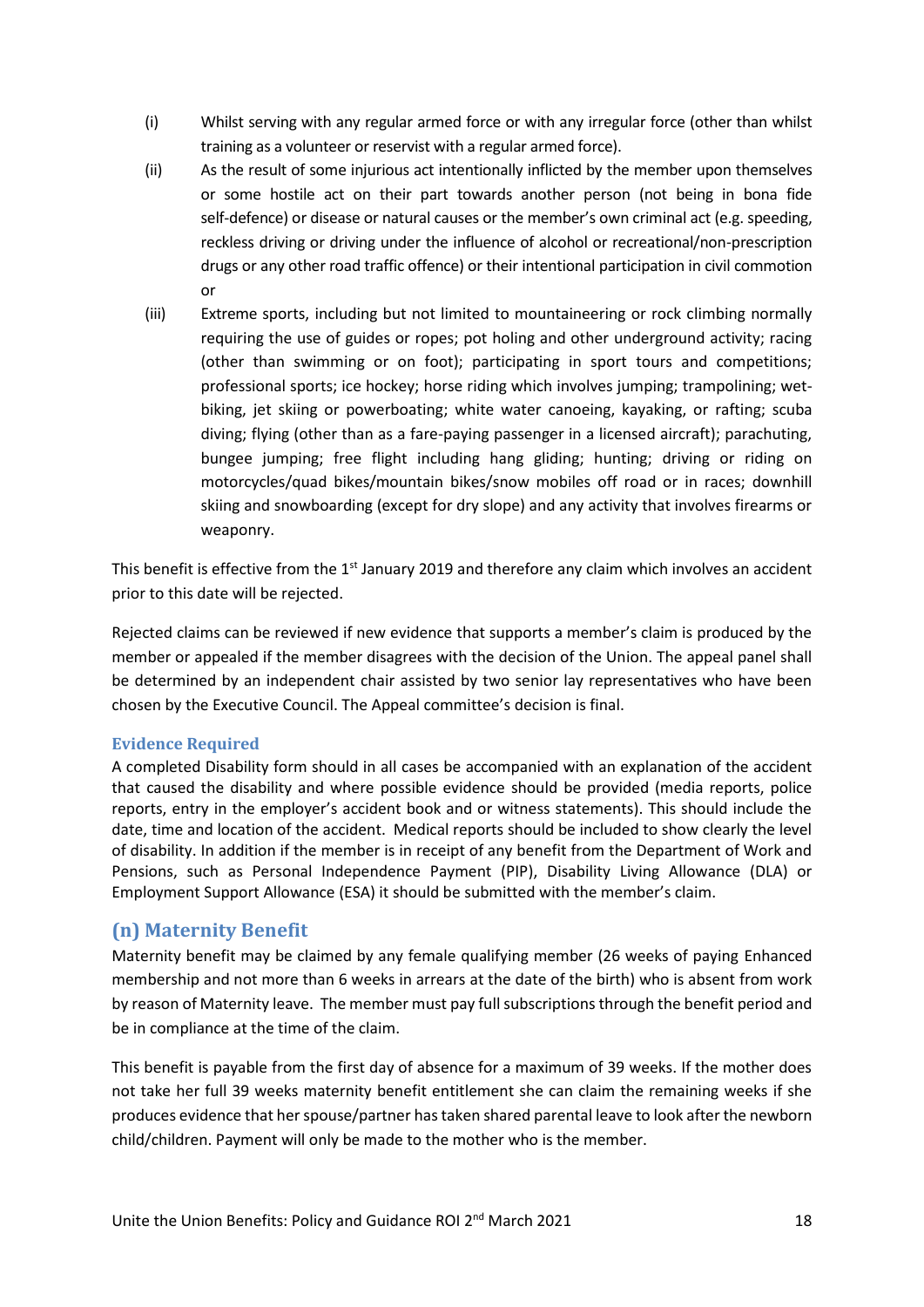Enhanced Members whose maternity leave is greater than 39 weeks who remain employed but without pay from their employer (often the case for members on maternity leave beyond 39 weeks) are eligible to have all Unite contributions waived for up to three years (in three month increments) from the date the leave commenced upon production of evidence that they meet the above criteria (this is known as Enhanced Reduced Income Benefit). If the member exhausts their maternity benefit and are still in receipt of some pay (but under 50%) they may claim Reduced Income Benefit. Please see Reduced Income Benefit for more information.

Having exhausted benefit entitlement, a member shall not be entitled to further assistance in the shape of maternity or adoption benefit until 52 weeks have elapsed from the end date of their previous claim.

Please note members claiming for a period of maternity leave before  $1<sup>st</sup>$  January 2019 will be paid at the previous rate of  $\epsilon$ 18 per week. If a member has a claim that starts before 1st January 2019 and ends after this date they cannot receive more than €468 (i.e. they receive 10 weeks at €18 per week before 1<sup>st</sup> January 2019 and then after 1<sup>st</sup> January 2019 they receive  $\epsilon$ 12 per week for 24 weeks. The member has only had 34 weeks of benefit but has received the maximum €468 benefit).

#### <span id="page-19-0"></span>**Evidence Required**

A completed maternity benefit form should in all cases be accompanied with evidence of maternity leave for the period in which the member is claiming maternity benefit. Birth certificates or a Mat B1 form (in the member's name as the Mother) will also suffice as evidence of maternity leave taking place. Where a member is claiming for waived Unite contributions following a 39 weeks maternity claim they must produce evidence that they are employed and on no pay to qualify.

## <span id="page-19-1"></span>**(o) Adoption Benefit**

Adoption benefit may be claimed by any qualifying member (26 weeks of paying Enhanced membership and not more than 6 weeks in arrears at the date of which the adoption leave commences) who is absent from work by reason of adopting a child (under the age of 18) and is the main adopter. If the member is legally the "second adopter" they may be entitled to Paternity benefit. Please see Paternity on how to claim for the period of absence due to adoption. The member must pay full subscriptions through the benefit period and be in compliance at the time of the claim.

This benefit is payable from the first day of absence for a maximum of 39 weeks. If the main adopter does not take their full 39 weeks adoption benefit entitlement they can claim the remaining weeks if they produce evidence that their spouse/partner has taken shared parental leave to look after the newly adopted child/children. Payment will only be made to the main adopter who is the member.

Enhanced Members whose adoption leave is greater than 39 weeks who remain employed but without pay from their employer are eligible to have all Unite contributions waived for up to three years (in three month increments) from the date the leave commenced upon production of evidence that they meet the above criteria (this is known as Enhanced Reduced Income Benefit). If the member exhausts their Adoption benefit and are still in receipt of some pay (but under 50%) they may claim Reduced Income Benefit. Please see Reduced Income Benefit for more information.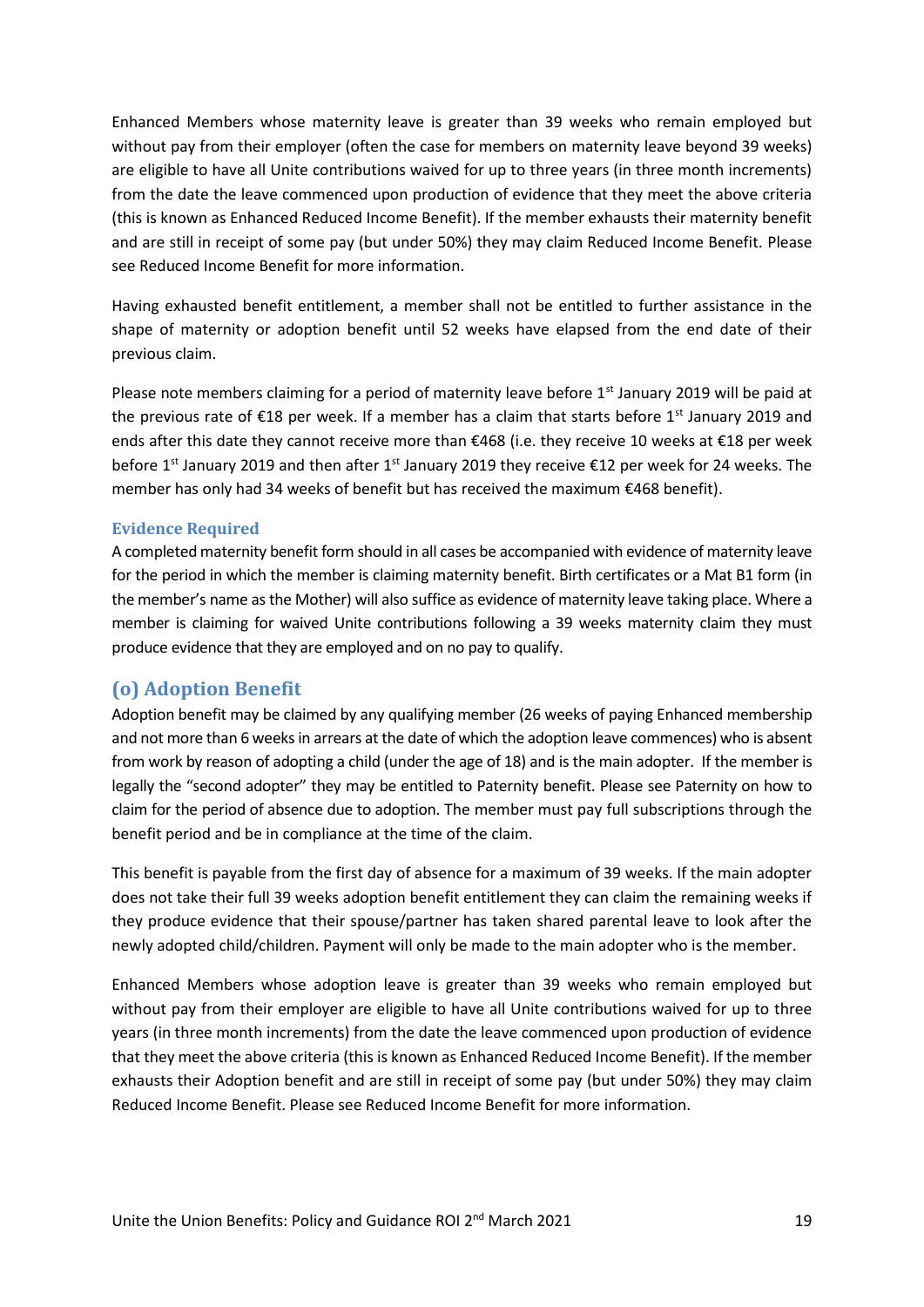Having exhausted benefit entitlement, a member shall not be entitled to further assistance in the shape of Maternity or Adoption benefit until 52 weeks have elapsed from the end date of their previous claim.

Please note members claiming for a period of adoption leave before  $1<sup>st</sup>$  January 2019 will be paid at the previous rate of  $\epsilon$ 18 per week. If a member has a claim that starts before 1st January 2019 and ends after this date they cannot receive more than €468 (i.e. they receive 10 weeks at €18 per week before 1<sup>st</sup> January 2019 and then after 1<sup>st</sup> January 2019 they receive €12 per week for 24 weeks. The member has only had 34 weeks of benefit but has received the maximum €468 benefit).

## <span id="page-20-0"></span>**Evidence Required**

A completed adoption benefit form should in all cases be accompanied by proof of adoption/placement or a letter from your social worker, proof that the member is the "main adopter" and proof of the period of absence of work due to the adoption of a child. Where a member is claiming for waived Unite contributions following a 39 weeks maternity claim they must produce evidence that they are employed and on no pay to qualify

# <span id="page-20-1"></span>**(p) Paternity Benefit**

Paternity benefit may be claimed by any qualifying member (26 weeks of paying Enhanced membership and not more than 6 weeks in arrears at date of birth or date adoption leave commences) who is absent from work by reason of paternity leave. This is available to fathers (biological and adoptive), husbands, civil partners and partners of either sex who live with the mother or "main adopter" in an enduring family relationship who have the main responsibility (apart from or in addition to the mother or "main adopter") for bringing up the child or children.

This benefit is payable from the member's first day of absence for a maximum of 2 weeks (10 days).

Having exhausted benefit entitlement, a member shall not be entitled to further assistance in the shape of any of these benefits until 52 weeks have elapsed from the end date of their previous claim.

## <span id="page-20-2"></span>**Evidence Required**

A completed paternity benefit form should in all cases be accompanied with evidence of paternity leave for the period in which the member is claiming paternity benefit. A Birth certificate/proof of adoption, which mentions the member's name, will also suffice as evidence of paternity leave taking place.

# <span id="page-20-3"></span>**(q) Reduced Income Benefit (RIB)**

Reduce Income Benefit can be claimed by:

- (i) qualifying Members (13 weeks of paying membership excluding Special Discounted Rate/RMP membership and not more than 6 weeks in arrears), whether on full time, part-time or Low Pay, or an apprentice rate; and
- (ii) who are unable to carry out their duties due to temporary Illness, Injury, Maternity, Paternity, Adoption, Shared Parental Leave, Career Break, Sabbatical, Carer Leave and Extended Bereavement (but are still employed); and
- (iii) can prove they are on a qualifying leave from their employer; and
- (iv) can prove that their gross taxable income has been reduced by at least 50% or that they are only in receipt of Statutory Sick or Maternity Pay (SSP or SMP).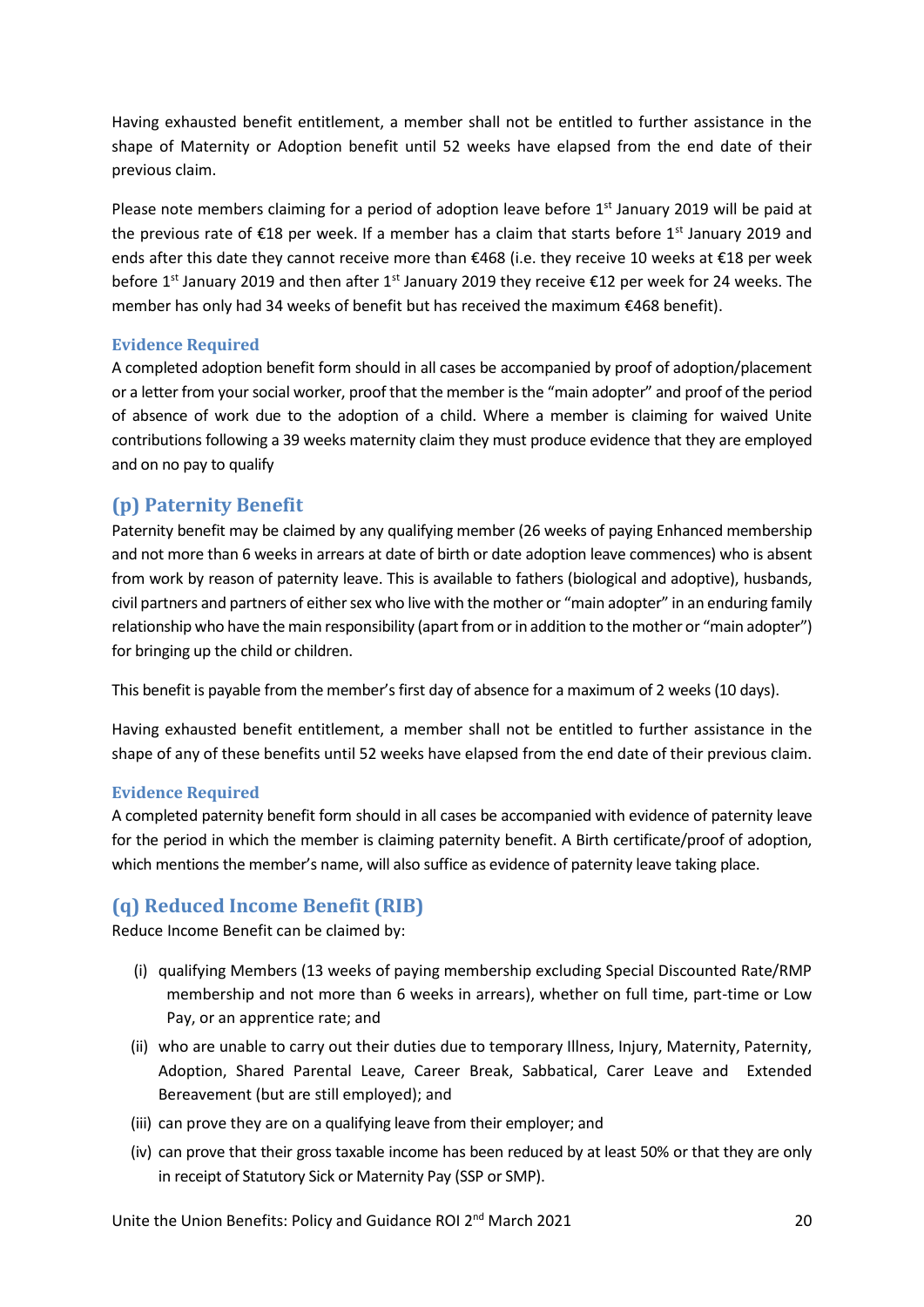Reduced Income Benefit is the difference, after 7 days of absence of a qualifying absence, between the member's membership type at the basic level (not including additional benefits and branch funds) and €0.65 per week (excluding the initial 1 week period).

Reduced Income Benefit can be claimed for periods in the past (for a maximum period of one year from the date of application) and also for confirmed periods in the future (these will only be paid up to a maximum of 3 months in advance).

Reduced Income Benefit cannot be claimed for periods when an Enhanced member is also claiming for Sickness, Maternity, Adoption, Shared Parental Leave or Paternity benefits. Enhanced Members who exhaust 39 weeks Maternity or 52 weeks sickness benefits can have their subscriptions waived for up to three years if they stay employed but are on no pay at all (this is known as Enhanced Reduce Income Benefit). If the member is still receiving pay at the end of their other benefit claim but is less than 50% then they can claim Reduced Income Benefit from the day after their other benefit (maternity/Sickness etc) has ceased. No 7 days qualification period is required for Enhanced members who have previously waited 7 days to claim a previous benefit if it is immediately followed by Reduced Income Benefit.

Please note members who are unemployed or retired can remain members of the Union at €0.65 per week without claiming Reduced Income Benefit by joining one of the Back to Work, Retired Member Plus or Community scales.

## <span id="page-21-0"></span>**Evidence Required**

A completed Reduced Income Benefit form should in all cases be accompanied by evidence of a reduction of 50% or greater in gross taxable income for the period of the claim or are only in receipt of SSP/SMP and evidence that the member is absent from work due to a reason listed in q.ii above.

## <span id="page-21-1"></span>**(r) Enhanced Reduced Income Benefit**

Enhanced members who exhaust 51 weeks sickness benefit or 39 weeks maternity or adoption benefits entitlement are eligible to have all Unite contributions waived for up to three years (in three month increments) if they are employed but are receiving no pay. This can be applied from the next day after the end date of the benefit they have just claimed.

Note: Enhanced members taking unpaid dependant carer/compassionate leave would also be eligible for this (up to the three year maximum) but not those taking other unpaid leaves (for example, career breaks or sabbaticals).

Members claiming this benefit remain eligible to accident benefits (Fatal Accident, Any Occupation Permanent Disability, Equivalent Occupation Permanent Disability, Total Temporary Disability and Loss of Limb/Eye/Digits benefits), Convalescent and Funeral but cannot claim Sickness, Maternity, Adoption, Paternity or Reduced Income Benefit.

#### <span id="page-21-2"></span>**Evidence Required**

Following a successful complete Sickness, Maternity or Adoption benefit, the member must produce evidence that they are still employed but in receipt of no pay. In most cases payslips would be sufficient but a letter from the employer or a member's contract stating they are not receiving pay should be sufficient.